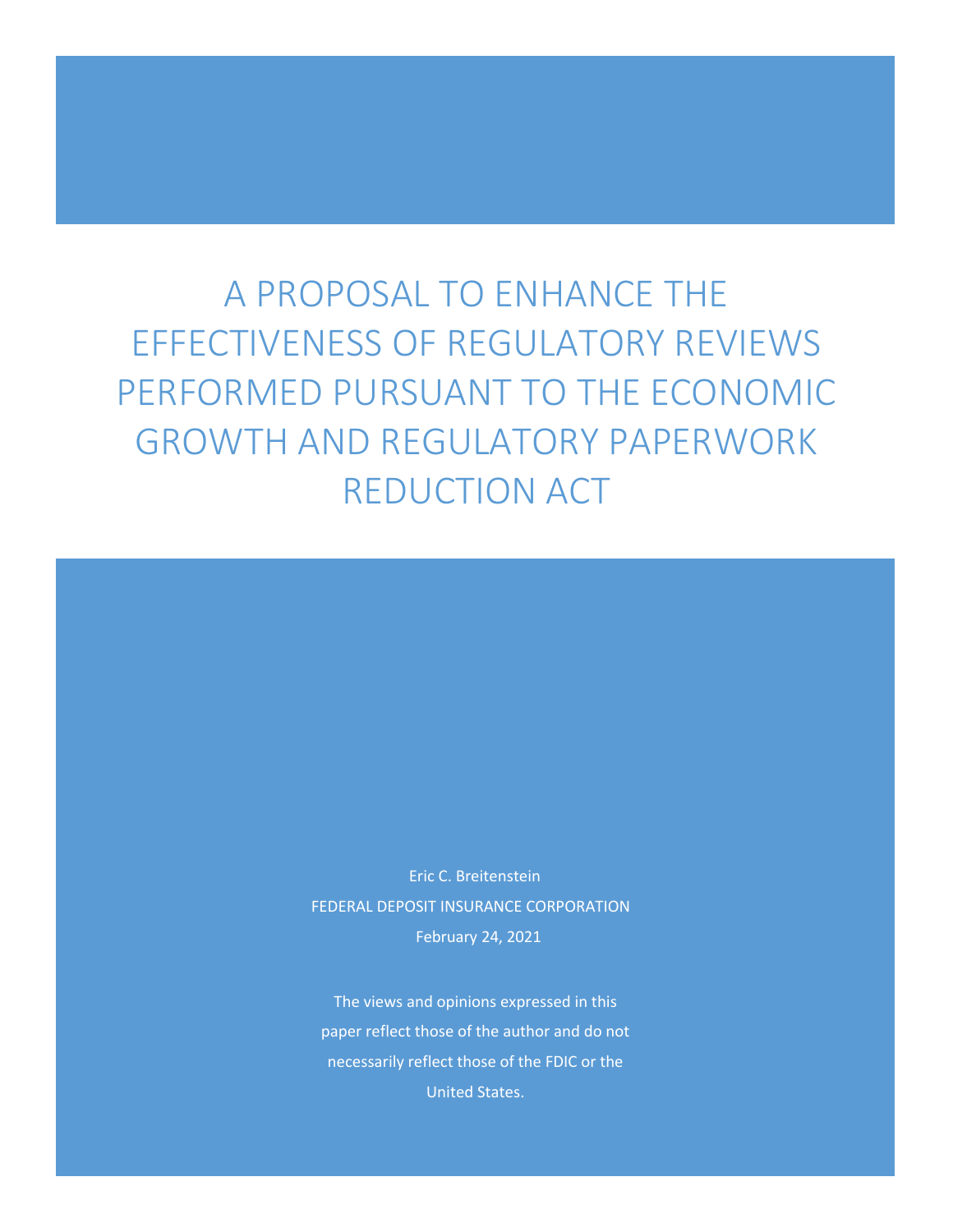#### **Executive Summary**

The FDIC's Office of Inspector General (OIG) released an evaluation in February 2020 of the cost-benefit analysis process used in FDIC rulemaking. One of the Inspector General's findings was that the FDIC does not perform either cost-benefit analyses or regulatory risk assessments as part of regulatory reviews conducted pursuant to the Economic Growth and Regulatory Paperwork Reduction Act (EGRPRA). The OIG recommended the FDIC begin conducting retrospective cost-benefit analyses, including regulatory risk assessments. This Summary describes a regulatory risk assessment process that can be adopted by the Regulatory Analysis Section (RAS) and performed as part of regulatory reviews conducted pursuant to EGRPRA. In addition to enhancing the transparency and effectiveness of EGRPRA reviews, the risk assessment process fulfills the OIG recommendation to conduct regulatory risk assessments.

Assessments would be performed by RAS staff and the section would serve as the coordinator and record-keeper for the assessments. To perform an assessment, an RAS analyst would collect information about a rule as part of obtaining answers to questions raised by the assessment criteria listed in the Table below. By responding to the questions in the assessment criteria, the analyst would be led to a qualitative judgment as to whether the level of risk that a rule is outdated, unnecessary, or unduly burdensome, is low, medium, or high. Rules with "high" risk may be candidates for more thorough analysis, such as a retrospective cost-benefit analysis.

Performing risk assessments will enhance the effectiveness of EGRPRA reviews by providing the FDIC information about its rules, especially those rules for which the outreach conducted during an EGRPRA review did not yield any public comments. Performing risk assessments will also allow the FDIC to avoid a charge that its EGRPRA reviews rely too heavily on public comments. In addition, performing risk assessments will produce documentary

i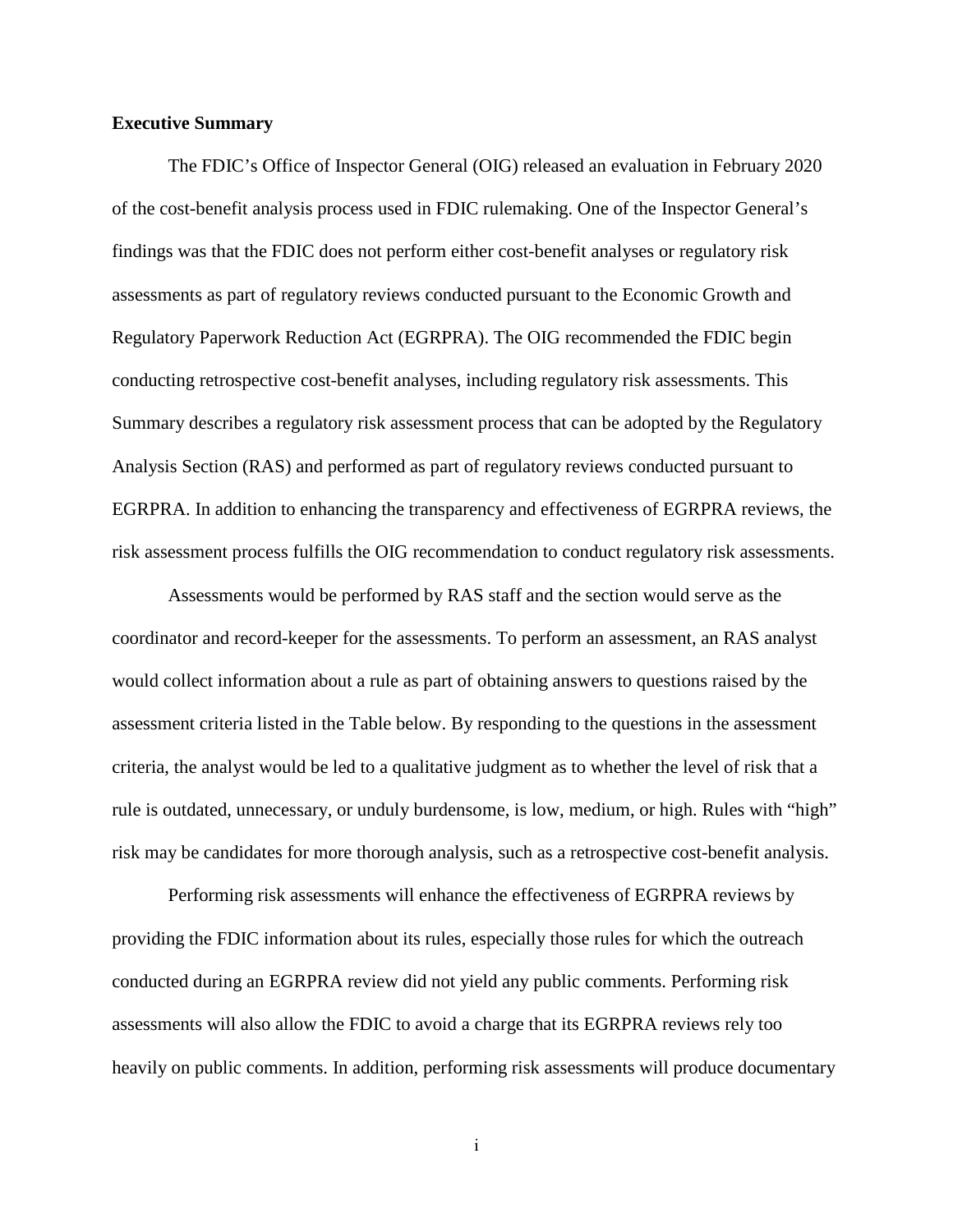information either explicitly as part of a worksheet such as those used for Regulatory Flexibility Act (RFA) analyses, or indirectly as a by-product of answering the questions raised by the assessment criteria. This information enhances the transparency of EGRPRA reviews and can be made available to internal or external auditors if requested. Finally, performing risk assessments will help the FDIC achieve its goal of taking a more structured approach to regulatory analysis.

No additional staff or resources are necessary for the RAS to perform risk assessments, and the uncomplicated nature of the assessments means that little or no additional training should be needed. Some of the information that will be of use to an analyst performing an assessment is likely to be found in a rule's major rule determination memorandum or RFA worksheet, and the rest may be obtained from FDIC subject matter experts, legal staff, and the *Federal Register* notices pertaining to a rule.

In order for RAS analysts to gain experience performing risk assessments, and to allow assessments to contribute to the next EGRPRA review, the RAS should begin implementing the process in June 2021. Senior RAS analysts should conduct assessments on several rules chosen by senior management that are representative of the variety of rules issued by the FDIC. This initial experience of analysts and senior management can be incorporated into the assessment process. Like those used for RFA analyses, a worksheet documenting the findings and information underlying an assessment, including at least answers to the questions in the Table below, should be created for each rule assessed.

The proposed assessment will not negatively impact banks or their customers, but will fulfill an OIG recommendation, enhance the transparency and effectiveness of EGRPRA reviews, provide the FDIC more information about its rules, and help the FDIC achieve its goal of taking a more structured approach to regulatory analysis without requiring additional staff or

ii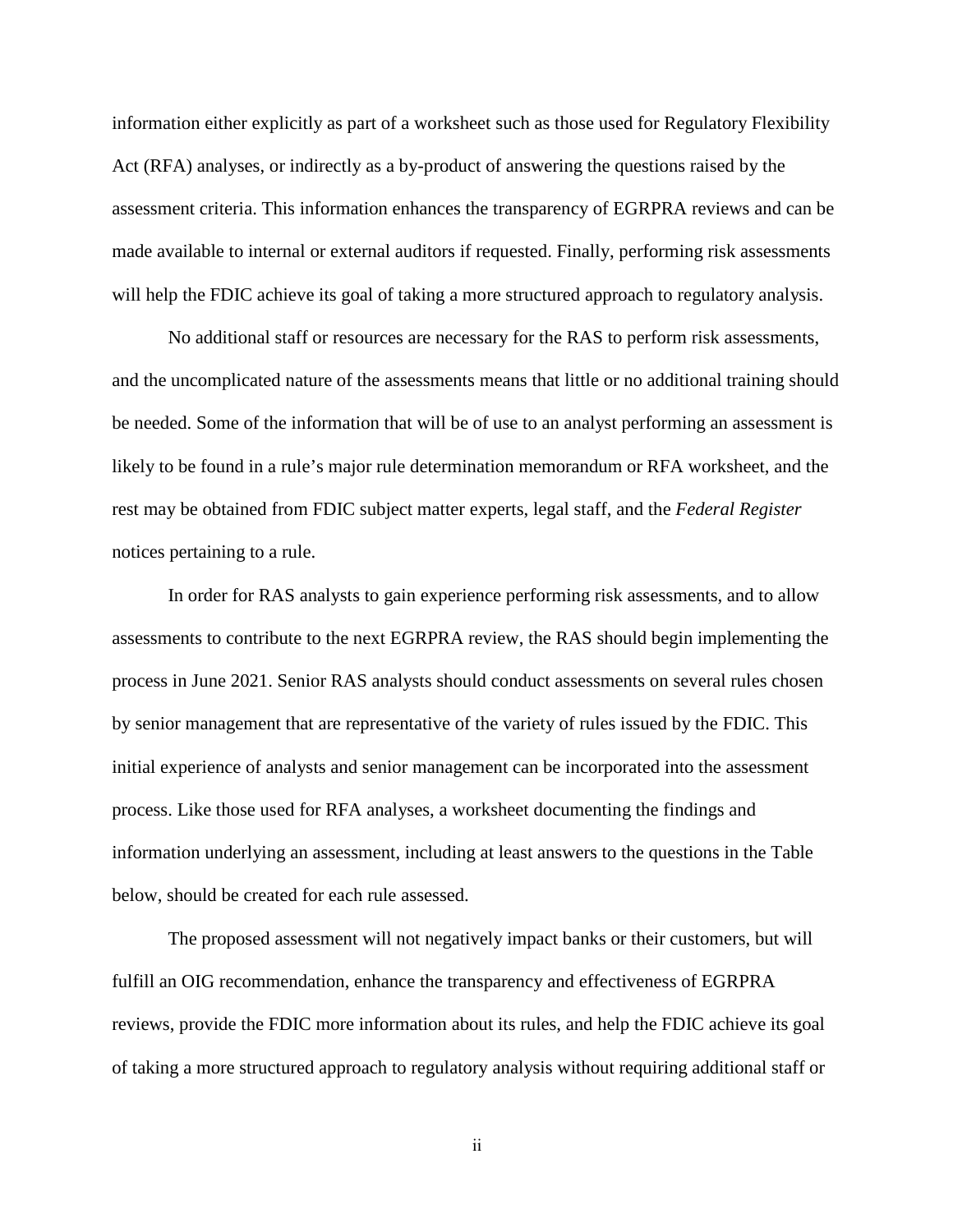resources. The assessment criteria are listed in the Table below.

| <b>Regulatory Risk Assessment Criteria</b> |                                                                                                                                                                                                                 |                                                                                                                                                                |  |  |  |  |  |
|--------------------------------------------|-----------------------------------------------------------------------------------------------------------------------------------------------------------------------------------------------------------------|----------------------------------------------------------------------------------------------------------------------------------------------------------------|--|--|--|--|--|
| Number                                     | Criterion                                                                                                                                                                                                       | <b>Potential Criterion Values</b>                                                                                                                              |  |  |  |  |  |
| 1                                          | Likelihood of Improving the Attainment of Statutory Objectives                                                                                                                                                  | Low, Medium, High                                                                                                                                              |  |  |  |  |  |
| $\overline{2}$                             | Scope of the Rule in Terms of the Number of Entities or<br>Volume of Activity It Affects                                                                                                                        | Number of entities and volume of<br>activity affected                                                                                                          |  |  |  |  |  |
| 3                                          | Complexity or Compliance Cost Associated With the Rule                                                                                                                                                          | Cost (\$ amount or Low, Medium,<br>High); Level of complexity (Low,<br>Medium, High)                                                                           |  |  |  |  |  |
| $\overline{4}$                             | Extent of Reliance on Numerical Thresholds That Are Within<br>Regulatory Discretion to Change and That May Become Less<br>Appropriate as a Result of Inflation, Industry Structure<br>Changes, or Other Factors | Numerical thresholds not present;<br>Numerical thresholds present but no<br>regulatory discretion; Numerical<br>thresholds present and discretion to<br>change |  |  |  |  |  |
| $\sqrt{5}$                                 | Whether the Rule Is FDIC-Only or Joint                                                                                                                                                                          | Joint rule, FDIC-only                                                                                                                                          |  |  |  |  |  |
| 6                                          | Comments the FDIC Receives Through Outreach, Advisory<br>Committees, Written Comment Letters or Other Means                                                                                                     | None, few, some, many                                                                                                                                          |  |  |  |  |  |
| $\boldsymbol{7}$                           | The Length of Time the Rule Has Been in Effect or Since Last<br>Substantial Revision                                                                                                                            | Number of years                                                                                                                                                |  |  |  |  |  |
| 8                                          | Experience Gained During Periods of Significant Banking<br><b>Industry Stress</b>                                                                                                                               | Experience not relevant, is relevant                                                                                                                           |  |  |  |  |  |
| 9                                          | The FDIC Found the Rule Was "Major" for Purposes of the<br>Congressional Review Act                                                                                                                             | Not major, major                                                                                                                                               |  |  |  |  |  |
| 10                                         | The Rule Has Resulted in a Large Number of FDIC Advisory<br>Opinions, Inquiries to the FDIC Call Center, or Inquiries to<br>FDIC Case Managers                                                                  | Has not, Has {Number}                                                                                                                                          |  |  |  |  |  |
| 11                                         | Have Technological, Legislative, Economic, or Other<br>Developments Materially Affected the Rationale for, or Most<br>Effective Ways of Achieving the Goals of, the Rule                                        | No, Yes                                                                                                                                                        |  |  |  |  |  |
| 12                                         | A Similar Rule Affecting Institutions Whose Primary Federal<br>Regulator Is Not the FDIC Was Repealed or Significantly<br>Modified                                                                              | No, Yes                                                                                                                                                        |  |  |  |  |  |
| 13                                         | The FDIC Found the Rule Significantly Affected a Substantial<br>Number of Small Entities for Purposes of the Regulatory<br><b>Flexibility Act</b>                                                               | No. Yes                                                                                                                                                        |  |  |  |  |  |
| Risk                                       | Risk That the Rule Has Become Outdated, Unnecessary, or<br>Classification   Unduly Burdensome Relative to the Benefits It Achieves                                                                              | Low, Medium, High                                                                                                                                              |  |  |  |  |  |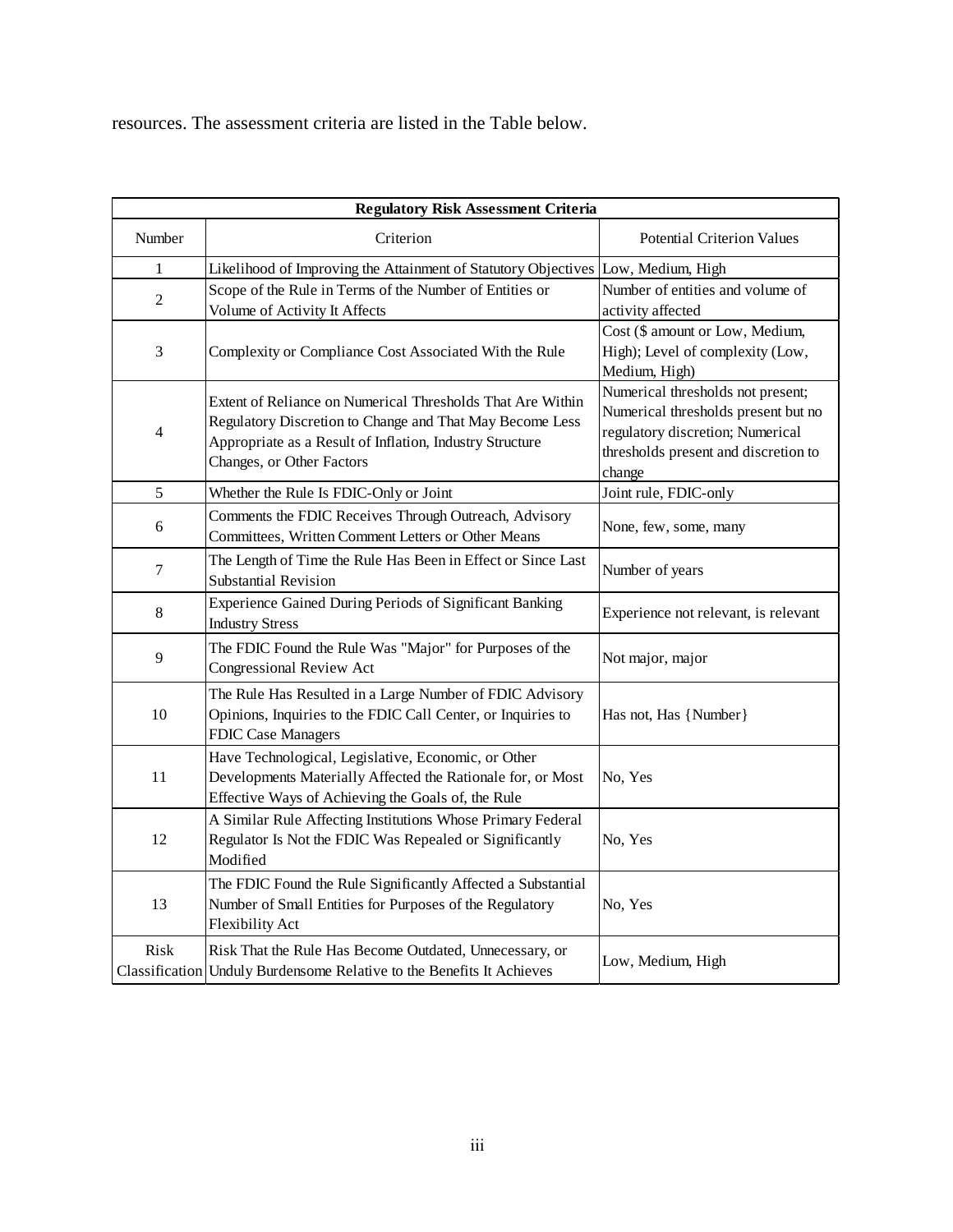# Table of Contents

| I.             |                                                                                       |
|----------------|---------------------------------------------------------------------------------------|
| Π.             |                                                                                       |
| a.             |                                                                                       |
| b.             |                                                                                       |
| III.           |                                                                                       |
| a.             |                                                                                       |
| b.             |                                                                                       |
| $\mathbf{C}$ . | The Regulatory Risk Assessment as a Part of the FDIC's Strategy for Reviewing         |
| d.             | The Proposed Regulatory Risk Assessment Will Improve EGRPRA Reviews  15               |
| e.             | A Schedule for Implementing the Risk Assessment Process and Incorporating it into the |
| IV.            |                                                                                       |
| a.             | No Additional Expenditures Are Necessary to Adopt the Proposed Risk Assessment 20     |
| b.             |                                                                                       |
| c.             | The Proposed Risk Assessment Has a Cost Even If No Additional Staff Are Employed. 22  |
| d.             |                                                                                       |
| V.             |                                                                                       |
| VI.            |                                                                                       |
| VII.           |                                                                                       |

### <span id="page-4-0"></span>**I. Introduction**

The Federal Deposit Insurance Corporation (FDIC) insures deposits at US banks and savings institutions, and is the primary federal regulator for  $3,270$  financial institutions.<sup>[1](#page-4-1)</sup> The FDIC fulfills its mission of maintaining public confidence in, and maintaining the stability of, the US financial system in part by issuing regulations pursuant to its statutory authority.

<span id="page-4-1"></span><sup>&</sup>lt;sup>1</sup> Based on FDIC data as of June 30, 2020. For the remainder of this article, the term "bank" means any FDICinsured institution.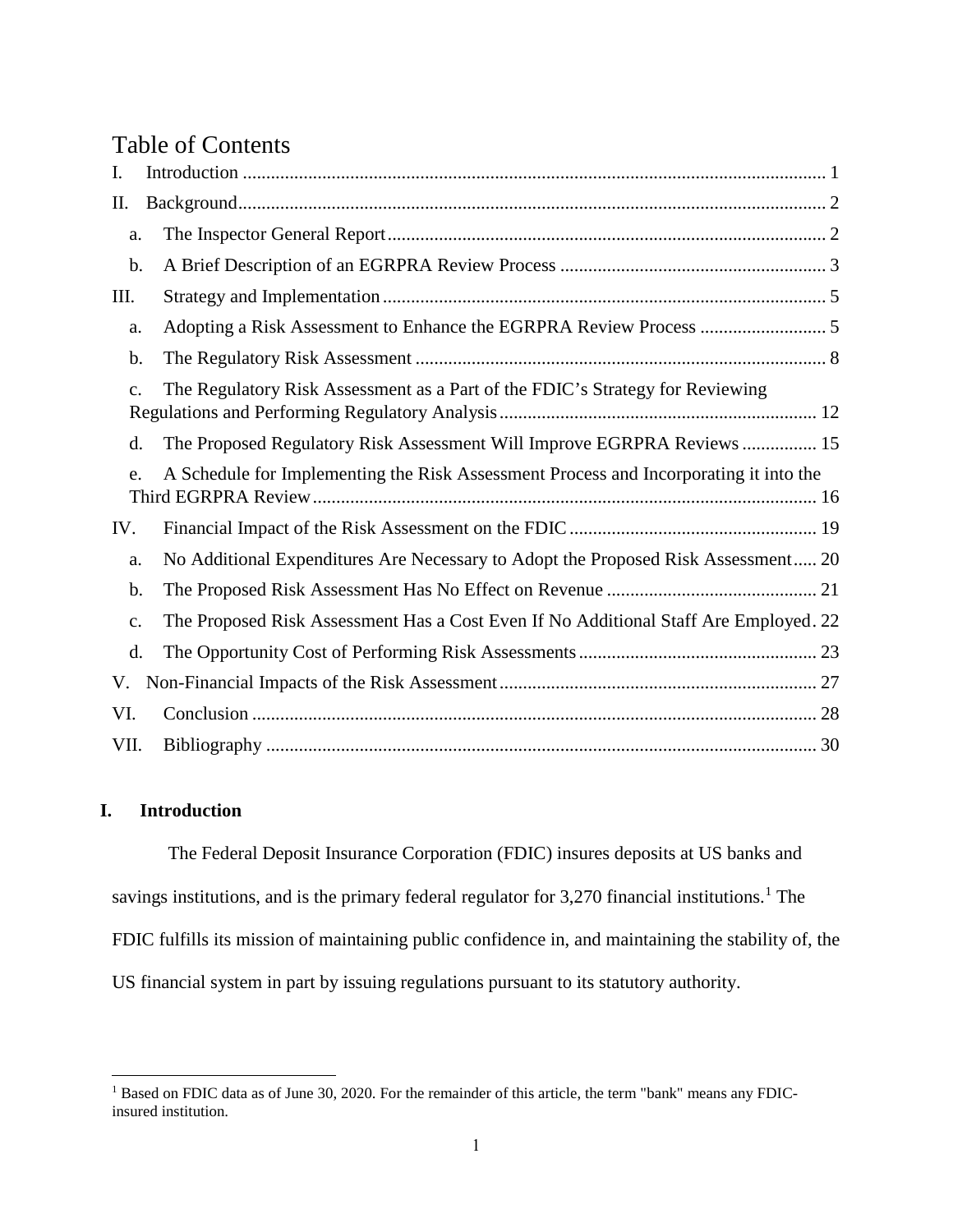Banking is a heavily regulated activity,<sup>[2](#page-5-2)</sup> and for sound public policy reasons: banks benefit from federal deposit insurance and the ability to borrow directly from the Federal Reserve. In return, banks are periodically examined to ensure safe and sound operation, and are subject to minimum capital and liquidity requirements to reduce their likelihood of failure.

The FDIC is required by the Economic Growth and Regulatory Paperwork Reduction Act of 1996 (EGRPRA), $3$  to review its regulations at least once every 10 years. The purpose of these reviews is to, "…identify outdated or otherwise unnecessary regulatory requirements imposed on insured depository institutions."[4](#page-5-4) After the abbreviation for the name of the law, these reviews are referred to as "EGRPRA reviews."

As bank regulation has grown since the passage of the Dodd-Frank Act in 2010, and as highlighted by a recent review of the FDIC's analyses of its rulemakings, discussed below, there is a need for the FDIC to implement a process that identifies which of its regulations are likely to be the most burdensome. Such a process could help improve the outcome of an EGRPRA review.

#### <span id="page-5-0"></span>**II. Background**

#### <span id="page-5-1"></span>**a. The Inspector General Report**

In February 2020, the FDIC's Inspector General released a report<sup>[5](#page-5-5)</sup> evaluating the costbenefit analysis process used in FDIC rulemaking. In particular, the Inspector General found that the FDIC does not perform either a cost-benefit analysis or a regulatory risk assessment as part

<span id="page-5-2"></span><sup>&</sup>lt;sup>2</sup> McLaughlin, Patrick, Oliver Sherouse, and Stephen Strosko, "Regulatory Accumulation in the Financial Sector," Mercatus Center at George Mason University, 2020, <https://www.quantgov.org/financial-accumulation> (accessed August 25, 2020).<br><sup>3</sup> Pub. L. No. 104–208 (1996) (codified at 12 U.S. Code § 3311), and pronounced "ah-grip-pra." The law imposes

<span id="page-5-3"></span>other requirements on the FDIC and other federal banking agencies. See the following webpage for more detail, [https://egrpra.ffiec.gov/about/the-law.html.](https://egrpra.ffiec.gov/about/the-law.html)

<span id="page-5-4"></span> $4 \overline{Id}$ .

<span id="page-5-5"></span><sup>5</sup> Office of the Inspector General of the FDIC, "Cost Benefit Analysis Process for Rulemaking," February 2020, [https://www.fdicoig.gov/sites/default/files/publications/20-003EVAL.pdf,](https://www.fdicoig.gov/sites/default/files/publications/20-003EVAL.pdf) (accessed on June 18, 2020).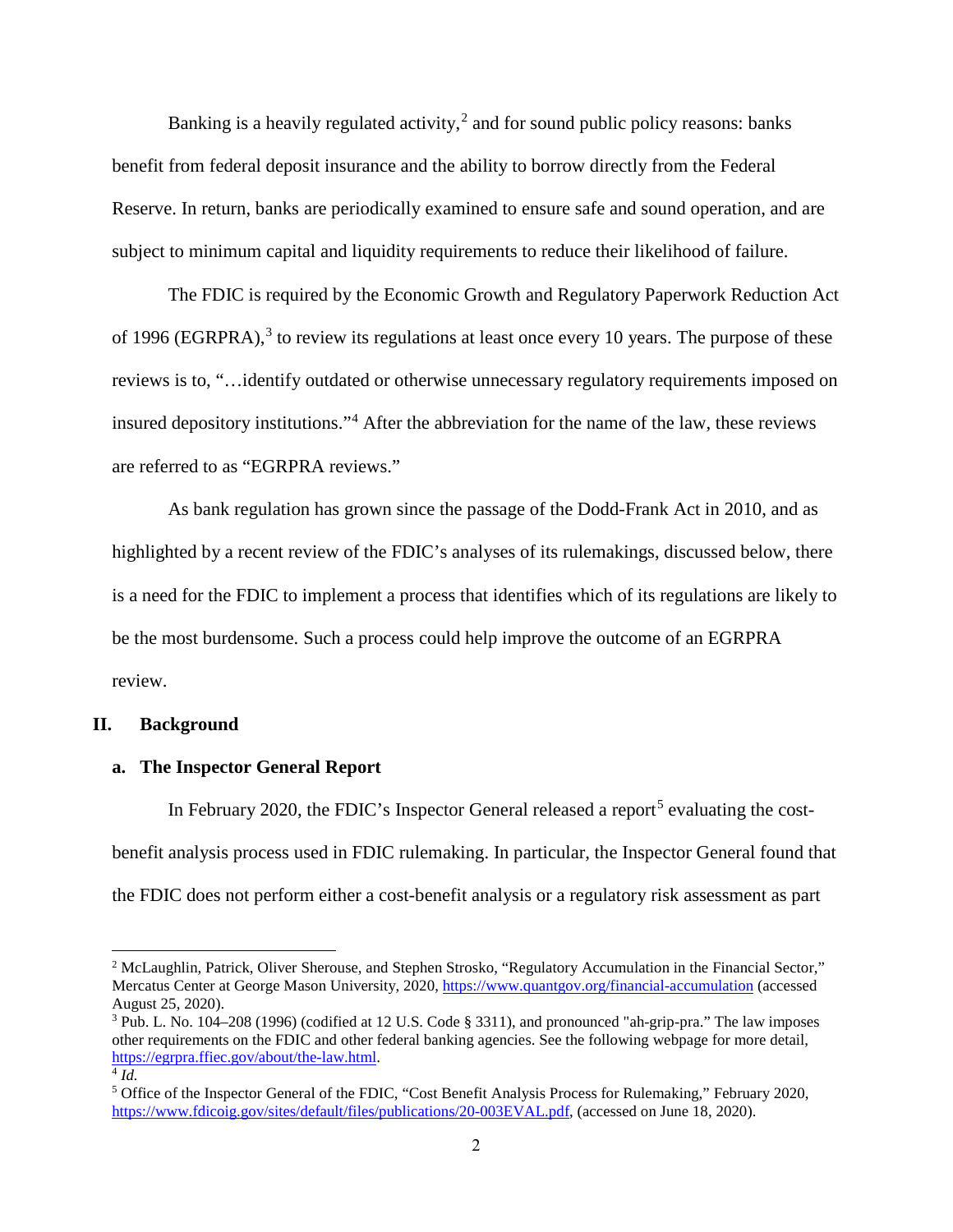of an EGRPRA review.<sup>[6](#page-6-1)</sup> In response to this finding, the Inspector General recommended that the FDIC, "Establish, document, and implement policy and procedures for conducting retrospective cost benefit analyses on existing rules, *including a regulatory risk assessment*, as well as roles and responsibilities for the [divisions at the FDIC responsible for proposing rules], [the FDIC's] Chief Economist, and [the Division of Insurance and Research, and the Regulatory Analysis Section]."[7](#page-6-2) This article proposes a process that fulfills the recommendation that the FDIC develop a regulatory risk assessment. This process is intended to enhance the EGRPRA review process, although it may be used separately.

#### <span id="page-6-0"></span>**b. A Brief Description of an EGRPRA Review Process**

The EGRPRA requires the Federal Financial Institutions Examination Council<sup>[8](#page-6-3)</sup> and each of the federal banking agencies (the Office of the Comptroller of the Currency, the Board of Governors of the Federal Reserve System, and the FDIC) to review their regulations at least once every 10 years, as mentioned above.

In broad outline, in an EGRPRA review the federal banking agencies (hereafter, the agencies) categorize their regulations by type. Then they solicit public feedback at periodic intervals by publishing notices in the *Federal Register* requesting comments on the regulations within certain categories, until all categories have been covered. In each request for comments, the public is asked to, "identify areas of regulations that are outdated, unnecessary, or unduly burdensome."[9](#page-6-4) The agencies then publish in the *Federal Register* summaries of comments

<span id="page-6-1"></span><sup>6</sup> *Id*., pp. 26-29.

<span id="page-6-2"></span><sup>7</sup> *Id.,* pg. 31. Emphasis added.

<span id="page-6-3"></span><sup>&</sup>lt;sup>8</sup> The Council is an inter-agency body made up of federal financial regulators, and a state liaison committee that represents the views of state financial regulators. The Council deals with matters relating to both banks and credit unions, and is, "…empowered to prescribe uniform principles, standards, and report forms for the federal examination of financial institutions.... and to make recommendations to promote uniformity in the supervision of financial institutions." See https://www.ffiec.gov/.

<span id="page-6-4"></span><sup>&</sup>lt;sup>9</sup> Federal Financial Institutions Examination Council, "Joint Report to Congress: Economic Growth and Regulatory Paperwork Reduction Act," March 2017, [https://www.ffiec.gov/pdf/2017\\_FFIEC\\_EGRPRA\\_Joint-](https://www.ffiec.gov/pdf/2017_FFIEC_EGRPRA_Joint-Report_to_Congress.pdf)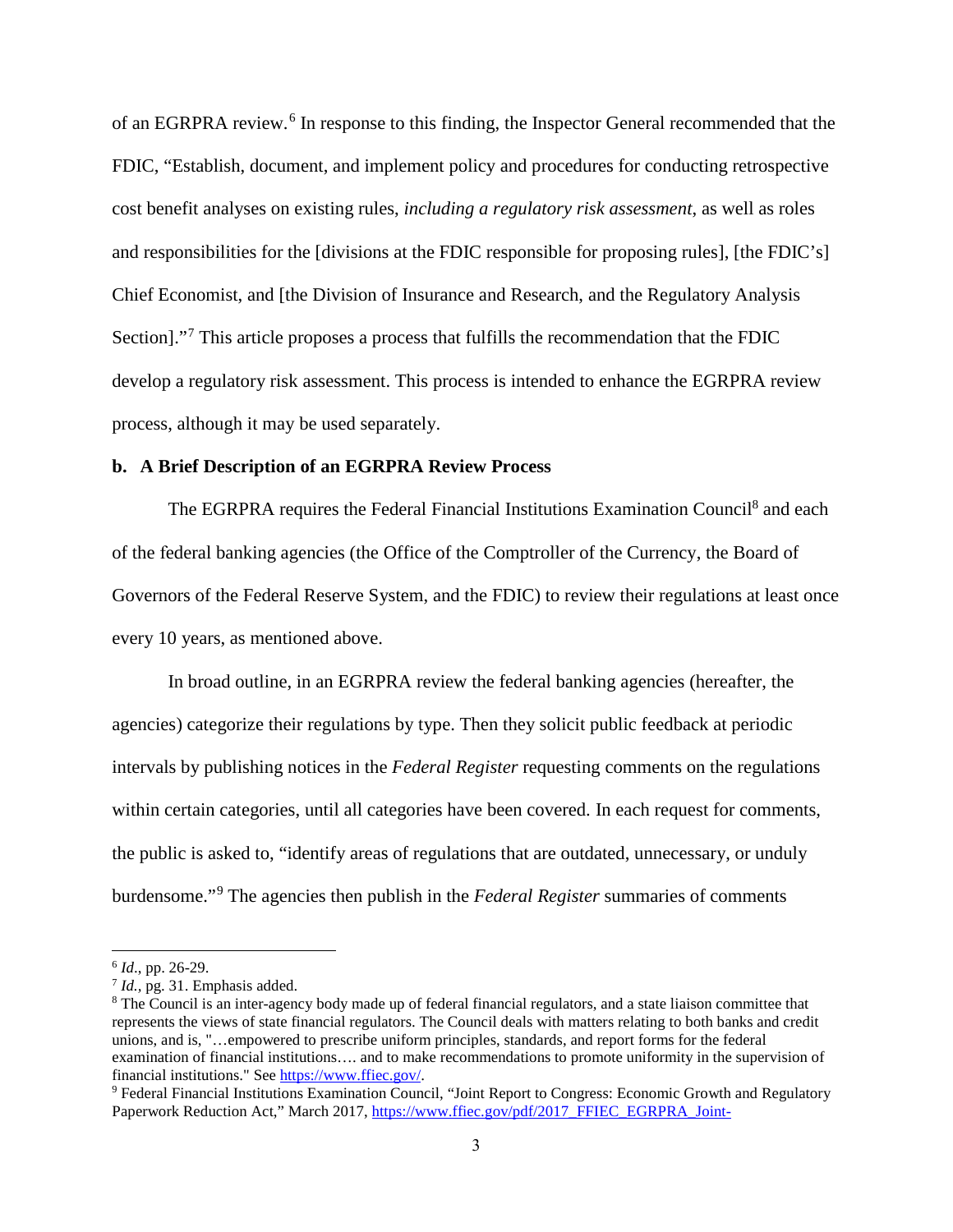received, significant issues raised by commenters, and the agencies' responses to or commentary on those issues. Then the agencies complete a report to Congress that includes a summary of the significant issues raised by commenters and an analysis of whether the agencies can address the issues commenters raised, or whether legislative action is required. Finally, the agencies may change or rescind regulations as appropriate.<sup>[10](#page-7-0)</sup>

In the most recent EGRPRA review completed in March 2017, the agencies divided their regulations into 12 categories, published four *Federal Register* notices and held six public outreach meetings. Specifically, the agencies divided their rules into the following categories: "(1) Applications and Reporting; (2) Banking Operations; (3) Capital; (4) [the Community Reinvestment Act]; (5) Consumer Protection; (6) Directors, Officers and Employees; (7) International Operations; (8) Money Laundering; (9) Powers and Activities; (10) Rules of Procedure; ([11](#page-7-1)) Safety and Soundness; and (12) Securities."<sup>11</sup> The agencies published their first request for comments on June 4, 2014,<sup>12</sup> their second request on February [13](#page-7-3), 2015,<sup>13</sup> their third request on June 5, 2015,<sup>[14](#page-7-4)</sup> and their fourth request on December 23, 20[15](#page-7-5).<sup>15</sup> Each request for comment focused on regulations within a different set of three out of the 12 categories, and each

[Report\\_to\\_Congress.pdf](https://www.ffiec.gov/pdf/2017_FFIEC_EGRPRA_Joint-Report_to_Congress.pdf) (accessed June 23, 2020), pg. 3. Hereafter, the report will be referred to as "The 2017 EGRPRA Report."

<span id="page-7-0"></span><sup>&</sup>lt;sup>10</sup> See <https://egrpra.ffiec.gov/about/the-law.html> for more detail. To change or rescind a rule, an agency must follow the same administrative steps as those involved in proposing a rule.

<span id="page-7-1"></span><sup>&</sup>lt;sup>11</sup> "The 2017 EGRPRA Report,[" https://www.ffiec.gov/pdf/2017\\_FFIEC\\_EGRPRA\\_Joint-Report\\_to\\_Congress.pdf,](https://www.ffiec.gov/pdf/2017_FFIEC_EGRPRA_Joint-Report_to_Congress.pdf) pg. 16.<br><sup>12</sup> 79 Fed. Reg. 32172 (June 4, 2014) at https://www.gpo.gov/fdsys/pkg/FR-2014-06-04/pdf/2014-12741.pdf.

<span id="page-7-3"></span><span id="page-7-2"></span><sup>&</sup>lt;sup>13</sup> 80 Fed. Reg. 7980 (February 13, 2015) a[t https://www.gpo.gov/fdsys/pkg/FR-2015-02-13/pdf/2015-02998.pdf.](https://www.gpo.gov/fdsys/pkg/FR-2015-02-13/pdf/2015-02998.pdf)<br><sup>14</sup> 80 Fed. Reg. 32046 (June 5, 2015) at [https://www.gpo.gov/fdsys/pkg/FR-2015-06-05/pdf/2015-13749.pdf.](https://www.gpo.gov/fdsys/pkg/FR-2015-06-05/pdf/2015-13749.pdf) In th

<span id="page-7-4"></span>*Federal Register* notice, the agencies added an additional category covering rules the agencies expected would be issued in their final form prior to the publication of the fourth and final *Federal Register* notice.

<span id="page-7-5"></span><sup>15</sup> 80 Fed. Reg. 79724 (December 23, 2015) at [https://www.gpo.gov/fdsys/pkg/FR-2015-12-23/pdf/2015-32312.pdf.](https://www.gpo.gov/fdsys/pkg/FR-2015-12-23/pdf/2015-32312.pdf)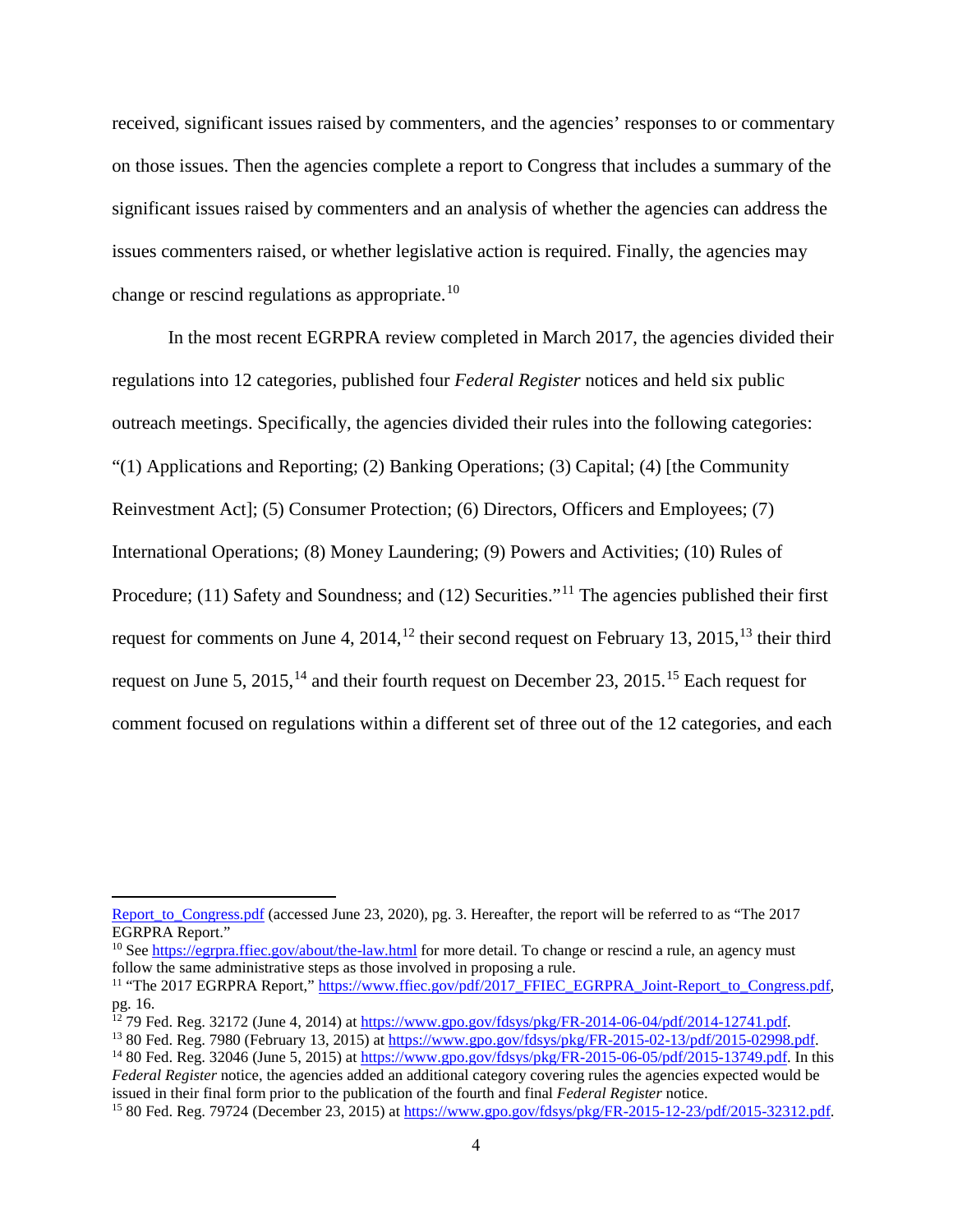request provided the public 90 days to submit comments.[16](#page-8-2) In response to these *Federal Register* notices, the agencies received over 230 comment letters.<sup>[17](#page-8-3)</sup>

In addition to soliciting public comments through notices published in the *Federal Register*, the agencies held six public outreach meetings, as mentioned above. Each of the six meetings, "consisted of panels of bankers and consumer and community groups who presented their views on the agencies' regulations."[18](#page-8-4) Each meeting was streamed live over the Internet, and for three of the meetings, online viewers could submit electronic comments in real time. The meetings were held in different major cities across the country beginning in December 2014 and ending in December 2015, and any interested member of the public was welcome to attend.<sup>[19](#page-8-5)</sup> The comments received both in response to the *Federal Register* notices, as well as at the public outreach meetings, provided the basis from which the agencies completed the EGRPRA review process.[20](#page-8-6)

#### <span id="page-8-0"></span>**III. Strategy and Implementation**

#### <span id="page-8-1"></span>**a. Adopting a Risk Assessment to Enhance the EGRPRA Review Process**

As mentioned above, the FDIC Inspector General recommended that the FDIC implement policy and procedures for conducting retrospective cost-benefit analysis on existing rules, and that a regulatory risk assessment be a part of any new procedures used to assess existing rules. This paper proposes the adoption of a regulatory risk assessment that may be used to enhance the transparency and effectiveness of EGRPRA reviews. Specifically, this paper

<span id="page-8-2"></span><sup>&</sup>lt;sup>16</sup> "The 2017 EGRPRA Report,[" https://www.ffiec.gov/pdf/2017\\_FFIEC\\_EGRPRA\\_Joint-Report\\_to\\_Congress.pdf,](https://www.ffiec.gov/pdf/2017_FFIEC_EGRPRA_Joint-Report_to_Congress.pdf) pg. 16.

<span id="page-8-3"></span><sup>&</sup>lt;sup>17</sup> "The 2017 EGRPRA Report,[" https://www.ffiec.gov/pdf/2017\\_FFIEC\\_EGRPRA\\_Joint-Report\\_to\\_Congress.pdf,](https://www.ffiec.gov/pdf/2017_FFIEC_EGRPRA_Joint-Report_to_Congress.pdf) pg. 17.

<span id="page-8-6"></span><span id="page-8-5"></span><span id="page-8-4"></span>

<sup>&</sup>lt;sup>18</sup> *Id.*<br><sup>19</sup> *Id.* The first meeting was held in Los Angeles, California, on December 2, 2014. Meetings were also held in Dallas, Texas; Boston, Massachusetts; Kansas City, Missouri; Chicago, Illinois; and the last meeting was held in Washington, DC, on December 2, 2015. <sup>20</sup> *Id.*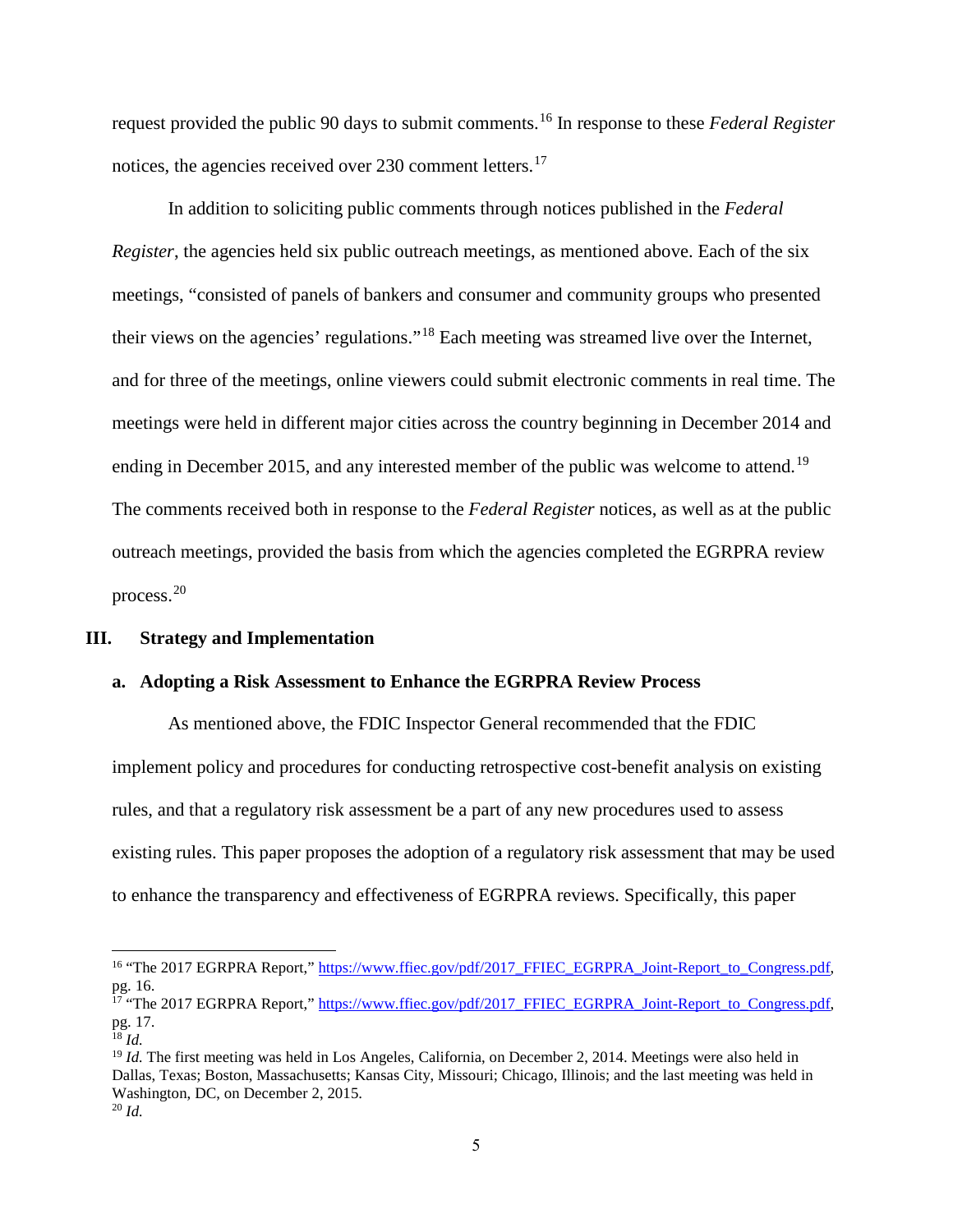proposes an assessment that can be performed by staff to inform FDIC senior management as to which of the FDIC's regulations are most likely to be outdated, unnecessary, or unduly burdensome.

The proposed assessment process, described in Section III. B. below, is intended to be an internal management tool, at least initially. Although there are potential benefits to be gained from publishing both the regulatory risk assessment process as well as its results, such benefits must be weighed against potential downsides. First, while publishing the risk assessment process may generate helpful feedback which could theoretically improve its development, it may also result in publicly committing the FDIC to a process in advance of the agency applying that process to its rules. It then may be difficult to adjust the process based on knowledge gained from applying it if the FDIC feels compelled to follow the process exactly as published. As the FDIC issues a variety of rules, a flexible assessment process that can be adapted to particular rules and adjusted based on experience will produce more accurate information for the FDIC about its rules than a formulaic "one size fits all" process. For example, were the FDIC to publish Table 1, listing the proposed assessment criteria, members of the public may come to believe that the FDIC considers only the criteria listed in Table 1 to be important for assessing a rule's "regulatory risk."

Moreover, the public may expect every rule to be assessed on each of the proposed criteria, although for some rules the data for some criteria may not be available. For other rules, the analyst may discover that criteria relevant to assessing the rule are not among those listed in Table 1. Publishing the proposed risk assessment process runs the risk of "etching in stone" a process that will have to be flexible depending on the rule that an analyst is evaluating, and the data available for evaluating that rule.

6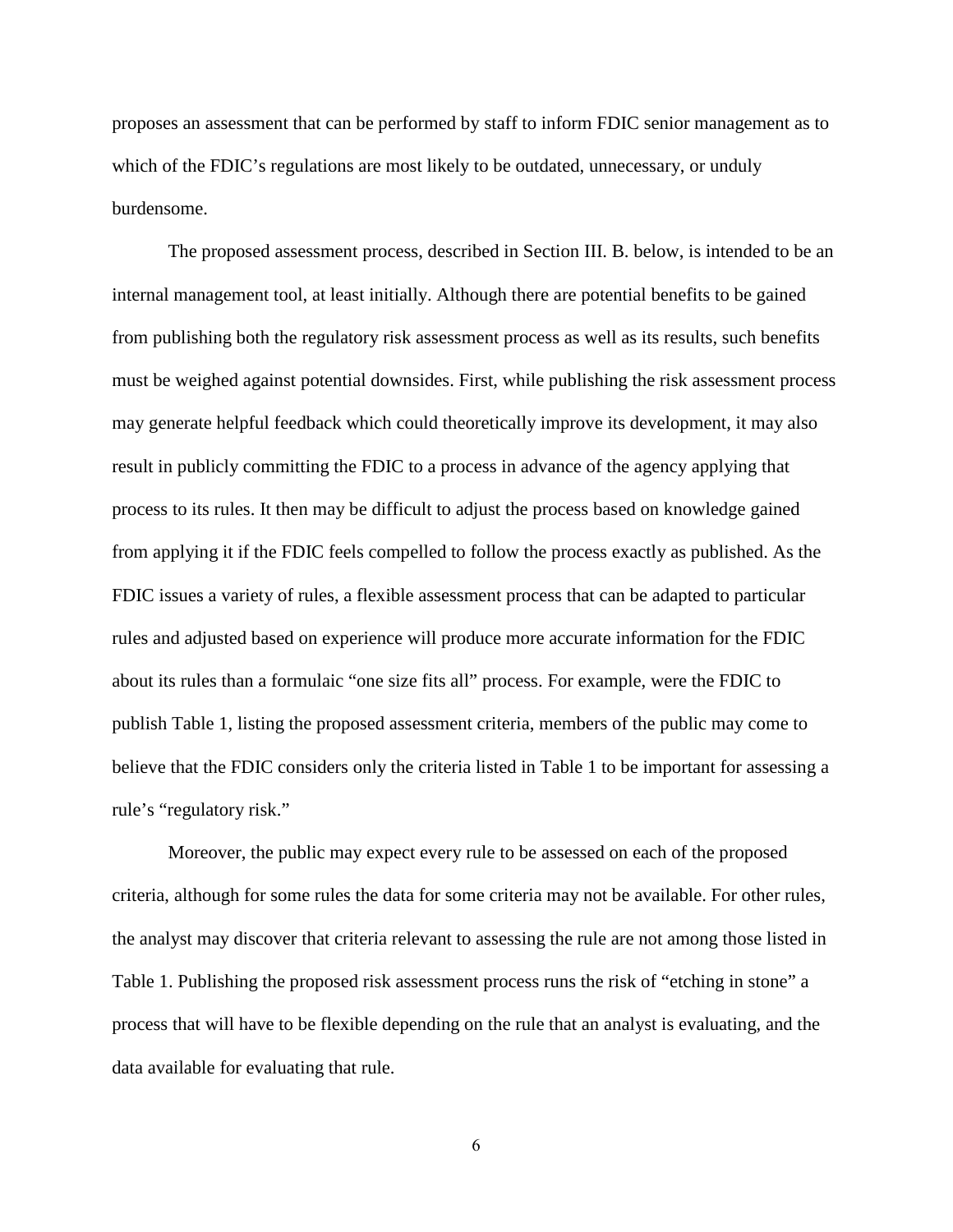Second, many of the risk assessment criteria described below refer to an analyst's qualitative judgment. While there are quantitative criteria in the risk assessment process, the process is fundamentally subjective. An analyst's judgments will be primarily informed by her own research about the rule as well as information about the rule that the analyst obtains from subject matter experts. If the analyst's judgments, or the content of conversations with subject matter experts, could become matters of public record, they are less likely to be candid. This is especially true in cases where experience about the rule has been gained from its effects on institutions that are still in existence, as the FDIC may have nonpublic information about the effects of its rules on specific institutions.

Therefore, at least initially, the proposed risk assessment process should be used only as an internal tool to guide FDIC senior management's understanding of the risk that certain rules are likely to be outdated, unnecessary, or unduly burdensome. References to enhancing the transparency of the EGRPRA process are meant to be taken as meaning that the risk assessment process provides a formal, yet flexible, process for assessing rules the results of which can be reviewed by both internal auditors, such as the FDIC's Inspector General, as well as outside auditors, such as the Government Accountability Office. In addition, as an analyst goes through the process of assessing a particular rule, the analyst is expected to generate work products that support the conclusions reached. These work products could include copies of email conversations about the rule between the analyst and subject matter experts, conversations about legislative issues relevant to the rule between the analyst and legal staff, data gathered from the Call Report or other regulatory reports identifying the scope of entities affected by the rule, and so on.<sup>[21](#page-10-0)</sup> The analyst's work products and the resulting judgement about the "regulatory risk" of

<span id="page-10-0"></span> $21$  It may be useful to develop a standardized Regulatory Risk Assessment Worksheet in which the analyst can input pertinent information she learned from the assessment, including relevant data, computer programs, and her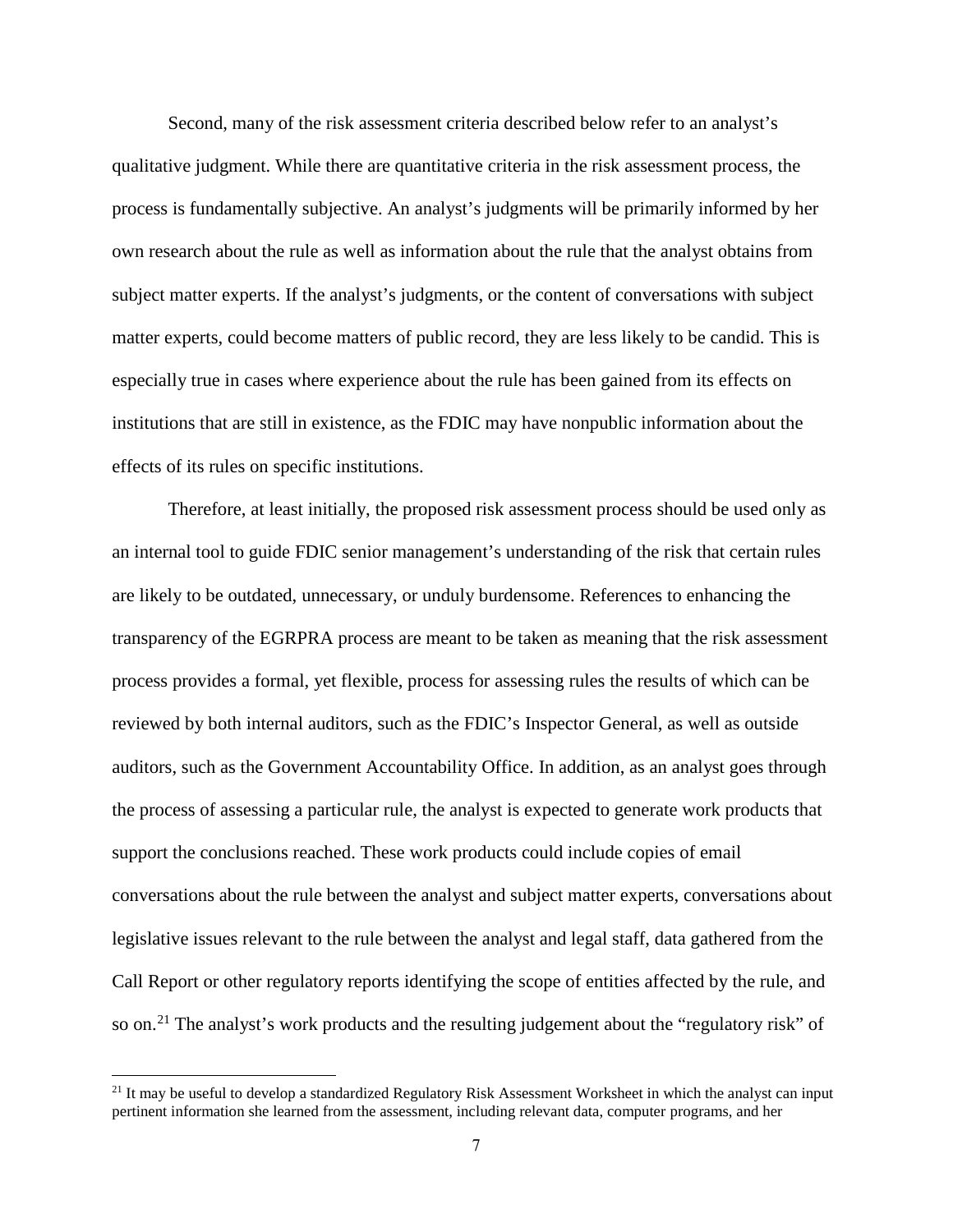the rule would be available to auditors, FDIC staff and senior management to help them understand both the risk a particular rule is outdated, unnecessary, or unduly burdensome, and how the analyst reached her conclusion with respect to a particular rule.

#### <span id="page-11-0"></span>**b. The Regulatory Risk Assessment**

The proposed assessment uses 13 qualitative and quantitative criteria to guide an analyst in determining that the risk a particular rule, or rule part, has become outdated, unnecessary, or unduly burdensome relative to the benefits it achieves, is low, medium, or high. Table 1 below lists the 13 criteria, along with the expected values each criterion can take.

conclusion as to the risk that the rule is outdated, unnecessary, or unduly burdensome. Such a worksheet could be modeled after the Regulatory Flexibility Act Worksheets filled out by Regulatory Analysis Section staff, which perform a documentary function of analyses performed pursuant to the Regulatory Flexibility Act. The potential creation of a Regulatory Risk Assessment Worksheet is discussed further in Section III. E.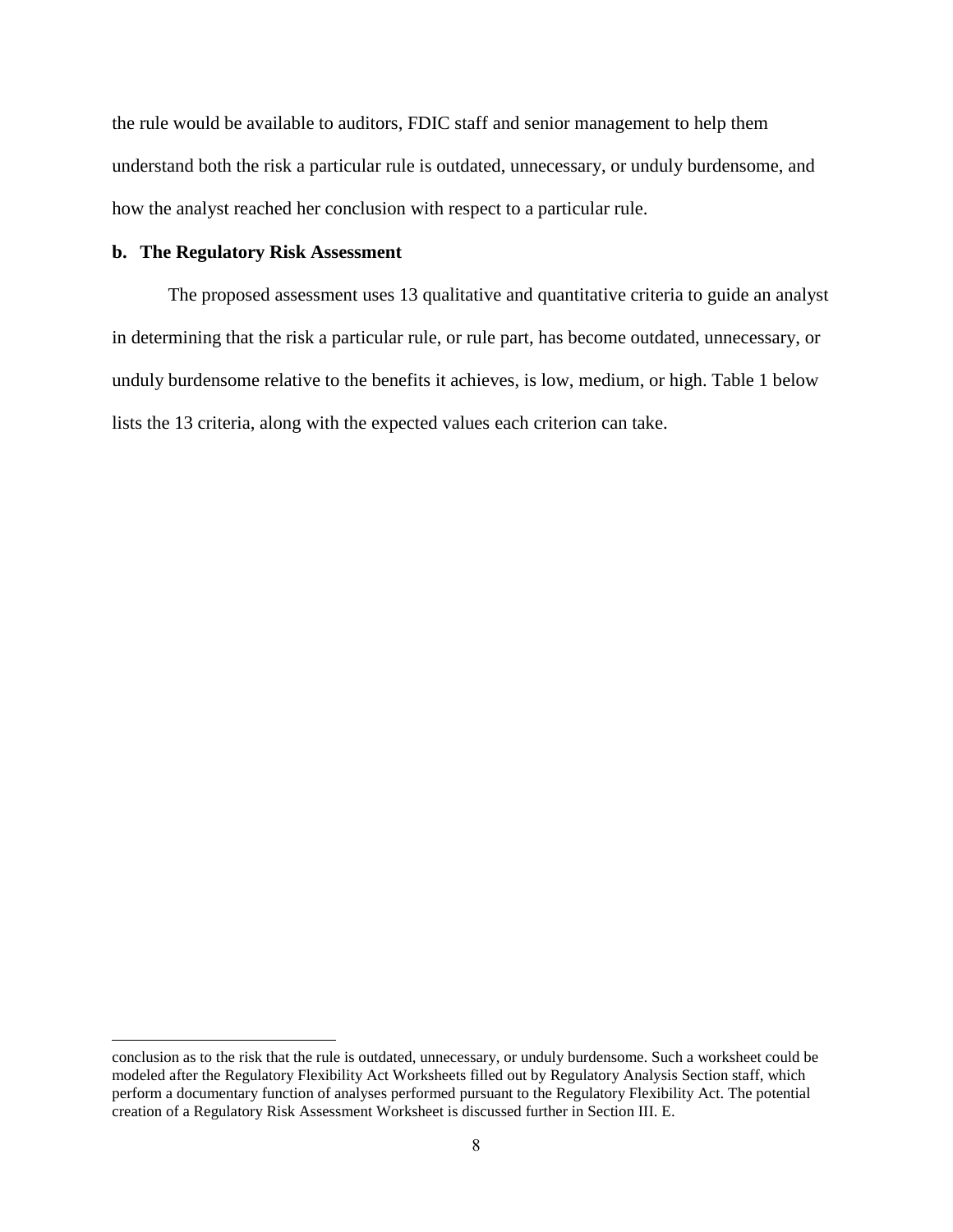## **Table 1**

| <b>Regulatory Risk Assessment Criteria</b> |                                                                                                                                                                                                                 |                                                                                                                                                                |  |  |  |  |
|--------------------------------------------|-----------------------------------------------------------------------------------------------------------------------------------------------------------------------------------------------------------------|----------------------------------------------------------------------------------------------------------------------------------------------------------------|--|--|--|--|
| Number                                     | Criterion                                                                                                                                                                                                       | Potential Criterion Values                                                                                                                                     |  |  |  |  |
| $\mathbf{1}$                               | Likelihood of Improving the Attainment of Statutory Objectives                                                                                                                                                  | Low, Medium, High                                                                                                                                              |  |  |  |  |
| $\mathfrak{2}$                             | Scope of the Rule in Terms of the Number of Entities or<br>Volume of Activity It Affects                                                                                                                        | Number of entities and volume of<br>activity affected                                                                                                          |  |  |  |  |
| 3                                          | Complexity or Compliance Cost Associated With the Rule                                                                                                                                                          | Cost (\$ amount or Low, Medium,<br>High); Level of complexity (Low,<br>Medium, High)                                                                           |  |  |  |  |
| 4                                          | Extent of Reliance on Numerical Thresholds That Are Within<br>Regulatory Discretion to Change and That May Become Less<br>Appropriate as a Result of Inflation, Industry Structure<br>Changes, or Other Factors | Numerical thresholds not present;<br>Numerical thresholds present but no<br>regulatory discretion; Numerical<br>thresholds present and discretion to<br>change |  |  |  |  |
| 5                                          | Whether the Rule Is FDIC-Only or Joint                                                                                                                                                                          | Joint rule, FDIC-only                                                                                                                                          |  |  |  |  |
| 6                                          | Comments the FDIC Receives Through Outreach, Advisory<br>Committees, Written Comment Letters or Other Means                                                                                                     | None, few, some, many                                                                                                                                          |  |  |  |  |
| 7                                          | The Length of Time the Rule Has Been in Effect or Since Last<br><b>Substantial Revision</b>                                                                                                                     | Number of years                                                                                                                                                |  |  |  |  |
| 8                                          | Experience Gained During Periods of Significant Banking<br><b>Industry Stress</b>                                                                                                                               | Experience not relevant, is relevant                                                                                                                           |  |  |  |  |
| 9                                          | The FDIC Found the Rule Was "Major" for Purposes of the<br>Congressional Review Act                                                                                                                             | Not major, major                                                                                                                                               |  |  |  |  |
| 10                                         | The Rule Has Resulted in a Large Number of FDIC Advisory<br>Opinions, Inquiries to the FDIC Call Center, or Inquiries to<br><b>FDIC Case Managers</b>                                                           | Has not, Has {Number}                                                                                                                                          |  |  |  |  |
| 11                                         | Have Technological, Legislative, Economic, or Other<br>Developments Materially Affected the Rationale for, or Most<br>Effective Ways of Achieving the Goals of, the Rule                                        | No, Yes                                                                                                                                                        |  |  |  |  |
| 12                                         | A Similar Rule Affecting Institutions Whose Primary Federal<br>Regulator Is Not the FDIC Was Repealed or Significantly<br>Modified                                                                              | No, Yes                                                                                                                                                        |  |  |  |  |
| 13                                         | The FDIC Found the Rule Significantly Affected a Substantial<br>Number of Small Entities for Purposes of the Regulatory<br>Flexibility Act                                                                      | No, Yes                                                                                                                                                        |  |  |  |  |
| Risk                                       | Risk That the Rule Has Become Outdated, Unnecessary, or<br>Classification Unduly Burdensome Relative to the Benefits It Achieves                                                                                | Low, Medium, High                                                                                                                                              |  |  |  |  |

Assessments would be performed by staff of the FDIC's Division of Insurance and Research (DIR), Regulatory Analysis Section (RAS). The RAS would further serve as the coordinator and record-keeper for the regulatory risk assessments. To perform an assessment, an analyst or economist within the RAS would begin with a qualitative review of the particular rule,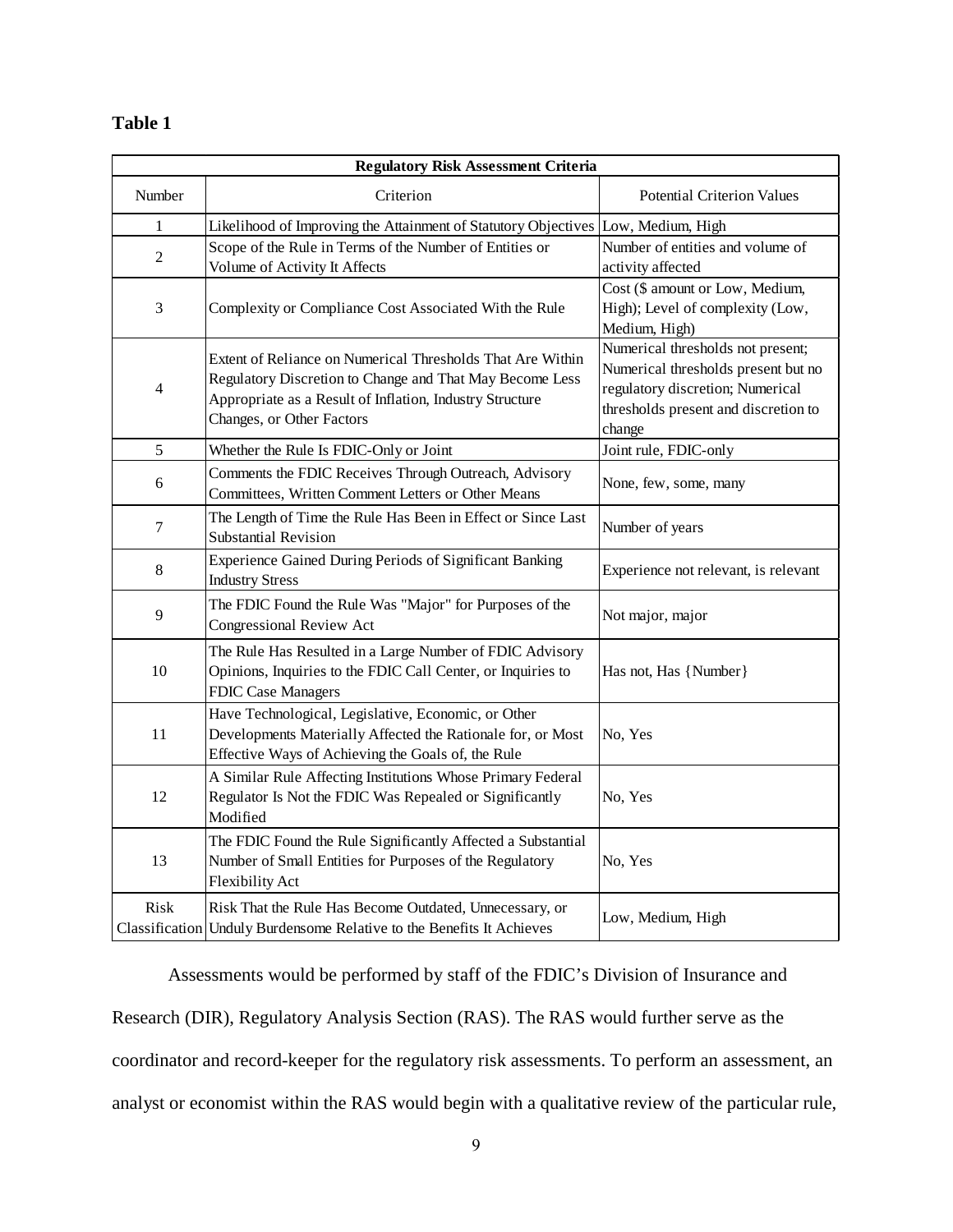or rule part, in question. This qualitative review would include reading the rule from the Code of Federal Regulations, as well as any associated *Federal Register* notices, including at least the most recent Final Rule and its associated Notice of Proposed Rulemaking (NPR), as well as any comment letters received, including those solicited through an EGRPRA review or other outreach and those submitted at the rule's NPR stage. In addition, the RAS analyst would review the statutory background of the rule as well as the relevant legislative history. Depending on the complexity of the legislative issues involved, the RAS analyst may require assistance from the FDIC's Legal Division. Also, the RAS analyst would review academic literature if the literature was relevant, and confer with subject matter and policy experts within the FDIC.

The review discussed above should provide the analyst with a qualitative understanding of the rule, including the statutory objectives of the rule and why it was perceived to be needed, as well as whether subject matter experts believe the rule is working as intended or could be improved. The analyst's qualitative understanding of the rule should provide him or her with at least partial answers for eight of the thirteen assessment criteria. Specifically, by the completion of the qualitative review, the analyst should have an initial impression as to the complexity of the rule, and should know the extent of the rule's reliance on numerical thresholds, whether the rule is joint or FDIC-only, the number of comments received on the rule as well as the content of those comments, the length of time since the rule was last substantially revised, whether experience from periods of significant banking industry stress are informative, and whether there have been significant developments since the rule was issued that suggest the rule may be outdated. Finally, the analyst should know whether a similar rule affecting institutions whose primary federal regulator is not the FDIC was repealed or significantly modified. The analyst may at this point have also formed an impression as to the first criterion, whether the rule can be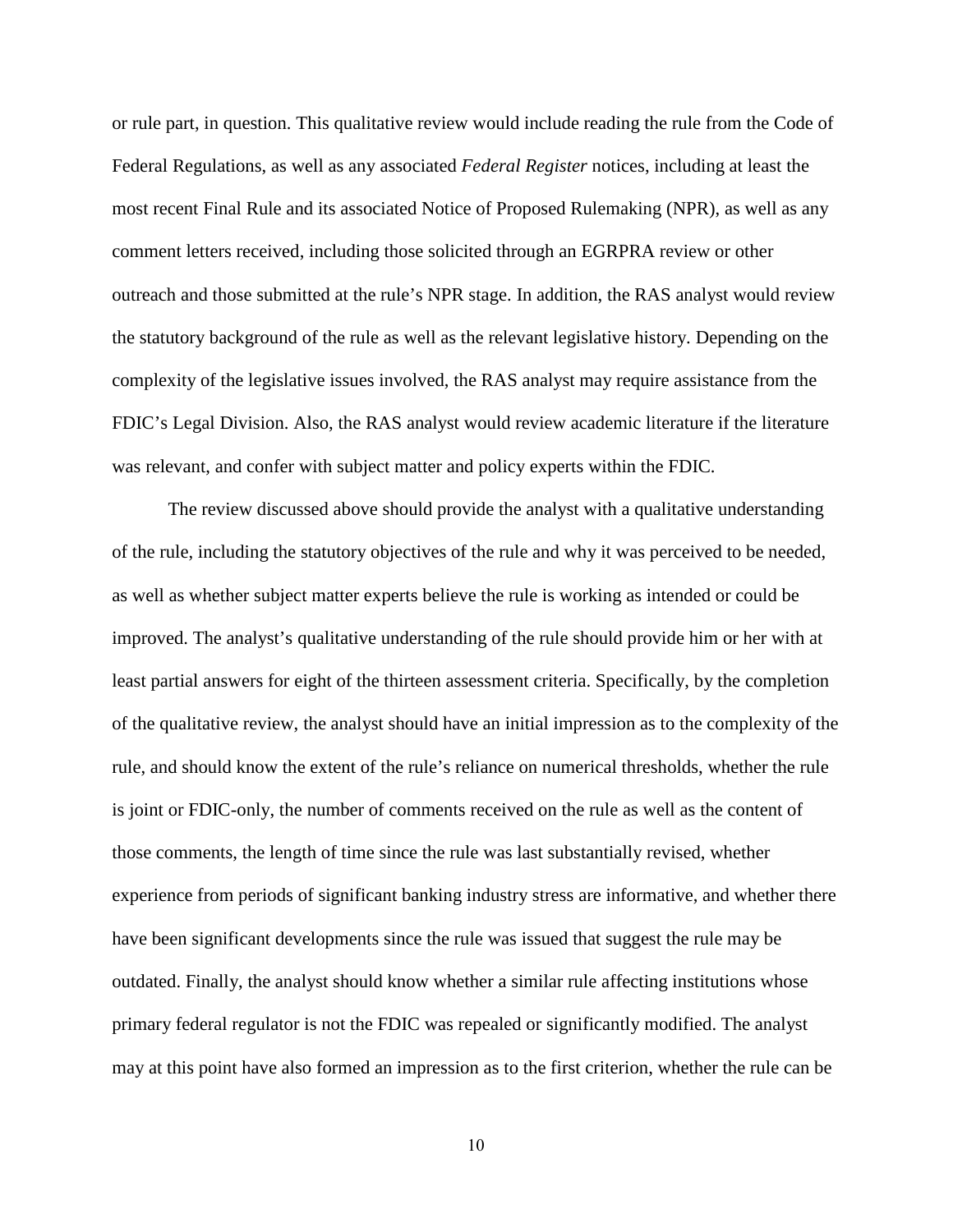modified to improve its attainment of statutory objectives. He or she may also have an impression as to the likelihood the rule is outdated, unnecessary, or unduly burdensome.

The next step is a quantitative review of the rule. This quantitative review would include data from previous RAS analyses of the rule which would have been performed at the NPR and Final Rule stages. Previous RAS analyses should have identified the number of affected entities, and have at least some information about the rule's expected benefits and costs, as well as information about the scope of activity affected by the rule. Useful sources of information on the costs and benefits of a particular rule are the Major Rule Determinations and Regulatory Flexibility Act Worksheets produced by the RAS in arguing whether the rule was "major" for purposes of the Congressional Review Act,  $^{22}$  and whether the rule significantly affected a substantial number of small entities for purposes of the Regulatory Flexibility Act.<sup>[23](#page-14-1)</sup>

In addition, the RAS analyst would request from the relevant business units within the FDIC other potentially useful quantitative information, such as the number of inquiries received by the FDIC's Call Center that relate to subject matter covered by the rule, as well as the number of inquiries received by FDIC Case Managers that relate to subject matter covered by the rule. Also, the analyst can review FDIC Advisory Opinions<sup>[24](#page-14-2)</sup> and FDIC General Counsel's Opinions

<span id="page-14-0"></span> $^{22}$  In general, the Congressional Review Act (Pub. L. No. 104–121 (1996) and codified at 5 U. S. Code chapter 8) gives Congress the authority to disapprove certain rules issued by federal agencies, including the FDIC. The Act also defines a major rule as a rule which has resulted in or is likely to result in an annual effect on the US economy of \$100 million or more, a major increase in costs or prices, or significant adverse effects on competition, employment, investment, productivity, or innovation. The FDIC works with the White House Office of Information and Regulatory Affairs to determine whether a rule is "major" according to the Act, with the RAS performing an analysis of the likely economic effects of the rule.

<span id="page-14-1"></span><sup>&</sup>lt;sup>23</sup> In general, the Regulatory Flexibility Act (Pub. L. No.  $96-354$  (1980) and codified at 5 U. S. Code chapter 6) requires federal agencies, including the FDIC, to perform and make available for public comment analyses of proposed and final rules to determine whether the rules have a significant impact on a substantial number of small entities.

<span id="page-14-2"></span><sup>&</sup>lt;sup>24</sup> FDIC Advisory Opinions are nonbinding opinions of FDIC staff lawyers meant to help members of the public better understand the regulations administered by the FDIC. As not all Advisory Opinions are available online, the RAS analyst may benefit from working with FDIC Legal Division staff to determine if there are offline Advisory Opinions relevant to a particular rule.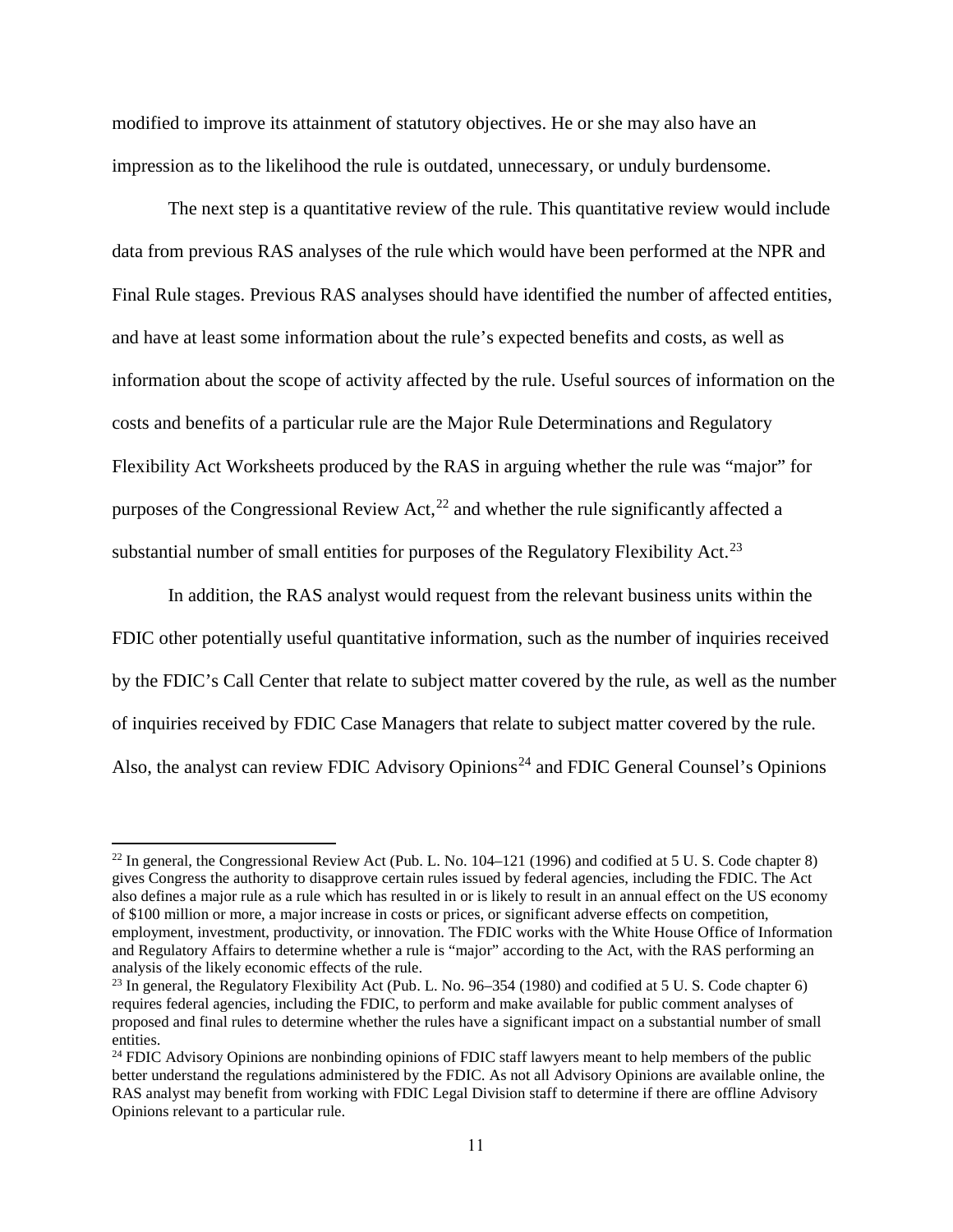online and determine the number of such opinions issued that deal with matters pertaining to the rule. By the completion of both the qualitative and quantitative aspects of the review, the analyst should have the basis for an opinion as to the likelihood of improving the attainment of statutory objectives through modification or repeal of the rule.

 Once the analyst has completed both the qualitative and quantitative reviews of the rule and formed a solid opinion as to the likelihood of improving the attainment of statutory objectives, he or she is in a position to answer whether the risk the rule is outdated, unnecessary, or unduly burdensome is low, medium, or high.

The regulatory risk assessment described above is meant to be a qualitative guide for the analyst in determining the level of risk that the rule is outdated, unnecessary, or unduly burdensome. That is, as the analyst collects information about the rule as part of obtaining answers to questions raised by the assessment criteria, the analyst is led to a qualitative judgment as to whether the level of risk that the rule is outdated, unnecessary, or unduly burdensome, is low, medium, or high. It is by virtue of going through the process of information gathering about aspects of the rule, guided by the risk assessment criteria, that the analyst is able to form such a judgment as to the "regulatory risk" presented by the rule.

# <span id="page-15-0"></span>**c. The Regulatory Risk Assessment as a Part of the FDIC's Strategy for Reviewing Regulations and Performing Regulatory Analysis**

The proposed regulatory risk assessment fits within the FDIC's overall strategy for the development and review of regulations by enhancing the transparency of the FDIC's review of its regulations in a formal process that can be consistently applied across regulations. Furthermore, the proposed risk assessment enhances EGRPRA reviews by providing the FDIC information on which of its regulations are most likely to be outdated, unnecessary, or unduly

12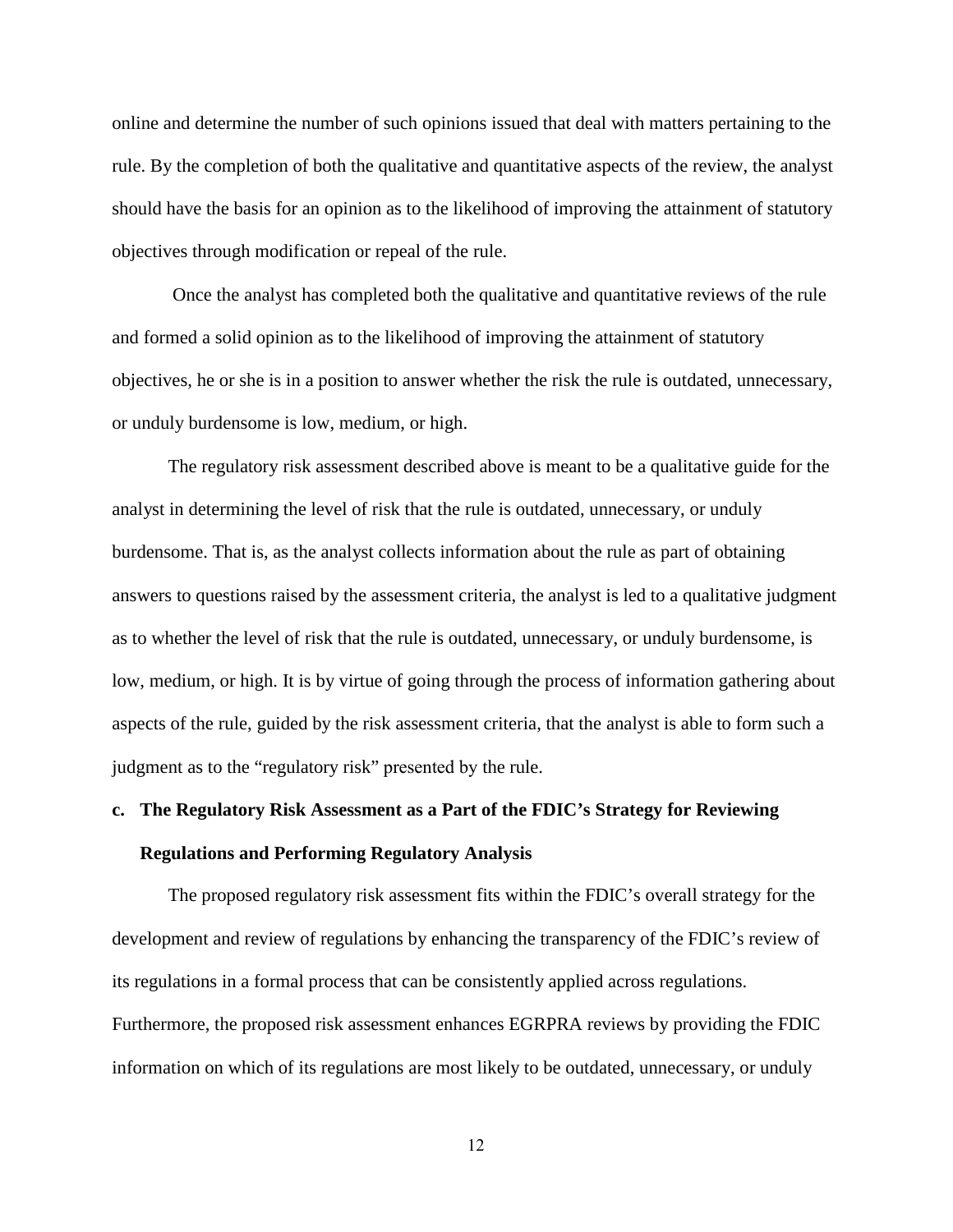burdensome, including especially those regulations for which the FDIC received no public comments during an EGRPRA review. In addition, the proposed risk assessment can help the FDIC achieve two broad objectives it outlined in its recent request for information on a framework for analyzing the effects of regulatory actions.

The FDIC's existing policy on the development and review of its regulations was adopted in 1998,<sup>[25](#page-16-0)</sup> and revised in 2013.<sup>[26](#page-16-1)</sup> Both policy statements highlight the importance of periodically reviewing regulations to ensure that they remain current and effective. The 2013 Policy Statement further notes when such reviews may be triggered, such as by a change in a law, as part of an EGRPRA review, or as part of a targeted review based on observations of market changes or other relevant events.[27](#page-16-2) In addition, the 2013 Policy Statement specifies four factors to be considered in determining whether a regulation should be revised: "[T]he continued need for the regulation or policy; opportunities to simplify or clarify the regulation or policy; the need to eliminate duplicative and inconsistent regulations and policies; and the extent to which technology, economic conditions, and other factors have changed in the area affected by the regulation or policy."[28](#page-16-3)

Each of the four factors listed are explicitly considered in the regulatory risk assessment outlined above, or would be informed by performing such an assessment. For instance, the first factor listed is whether a regulation is still necessary. While not directly considered as part of the risk assessment process, as an analyst explicitly considers the questions raised by that process, he

<span id="page-16-0"></span><sup>&</sup>lt;sup>25</sup> FDIC, "Statement of Policy on the Development and Review of Regulations," 63 Fed. Reg. 25157 (May 7, 1998), https://www.govinfo.gov/content/pkg/FR-1998-05-07/pdf/98-12059.pdf, (accessed October 9, 2020).

<span id="page-16-1"></span><sup>&</sup>lt;sup>26</sup> FDIC, "Statement of Policy on the Development and Review of Regulations and Policies," 78 Fed. Reg. 22771 (April 17, 2013), [https://www.govinfo.gov/content/pkg/FR-2013-04-17/pdf/2013-08986.pdf,](https://www.govinfo.gov/content/pkg/FR-2013-04-17/pdf/2013-08986.pdf) (accessed October 9, 2020). Hereafter, referred to as the 2013 Policy Statement. <sup>27</sup> *Id.* Pg. 22773.

<span id="page-16-3"></span><span id="page-16-2"></span><sup>28</sup> *Id.*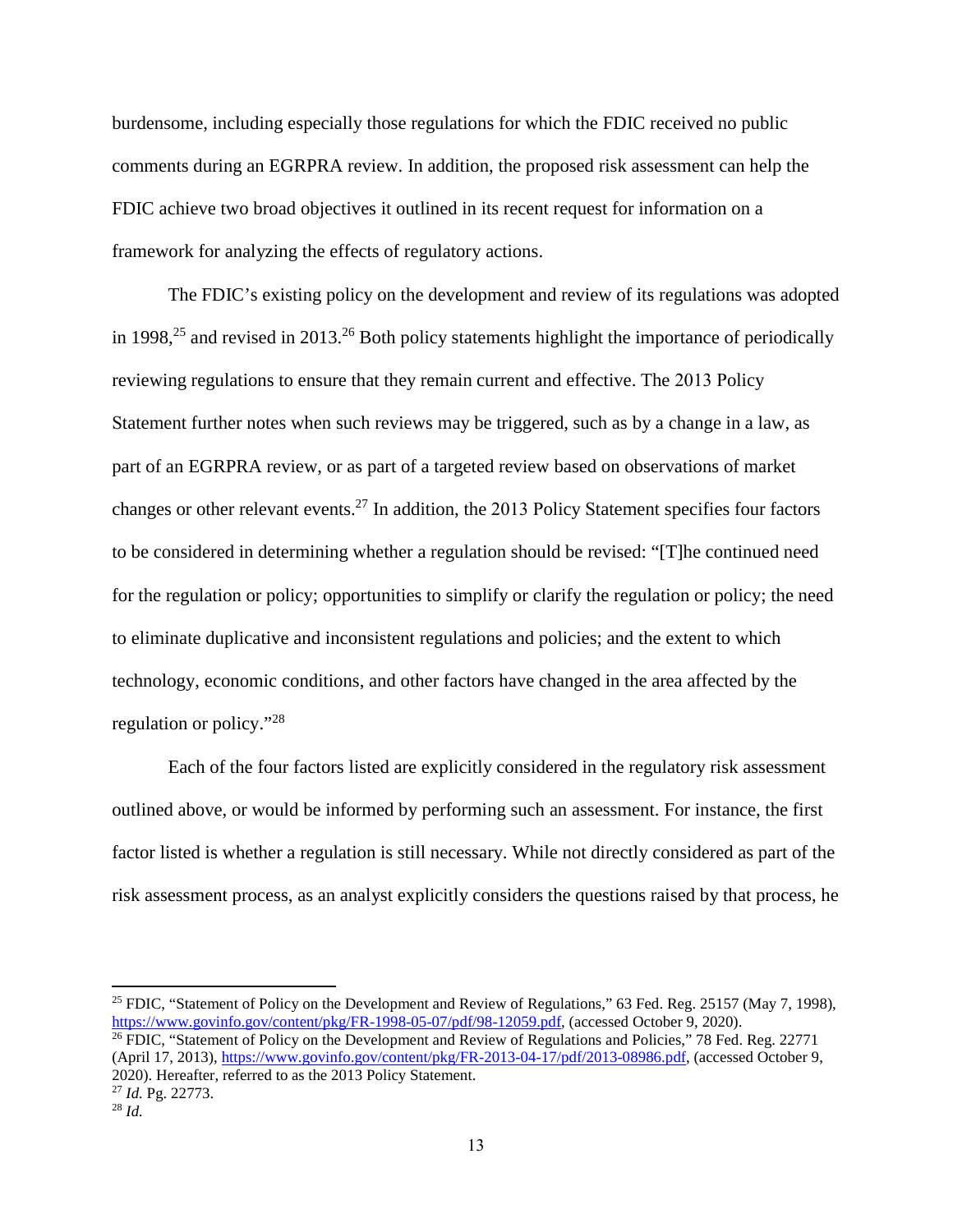or she would likely come to an informed judgment about whether a particular regulation was still necessary.

 The second factor listed in the 2013 Policy Statement, "[O]pportunities to simplify or clarify the regulation []," is informed by the risk assessment's third criterion about the complexity and compliance costs associated with the regulation in question. The need to eliminate duplicative and inconsistent regulations is informed by the risk assessment's criteria as to whether the regulation is FDIC-only or joint, and whether another of the banking regulators has repealed or significantly altered a similar regulation. In addition, as risk assessments on different regulations are collated, analysts and management would develop an FDIC-wide view of regulations, allowing for inconsistent or duplicative regulations issued by the FDIC to be more easily identified. Finally, the last factor listed in the 2013 Policy Statement is equivalent to the risk assessment's eleventh criterion.

Thus, the risk assessment process outlined above encompasses the factors the FDIC has stated it believes are important in evaluating its regulations. Moreover, the risk assessment process provides two additional benefits. One, a formal risk assessment process, consistently applied, enhances the transparency of the FDIC's regulatory review efforts. Two, a risk assessment process enhances EGRPRA reviews by providing the FDIC with information on which of its regulations are most likely to be outdated, unnecessary, or unduly burdensome, especially those regulations for which an EGRPRA review did not result in any public comments.

14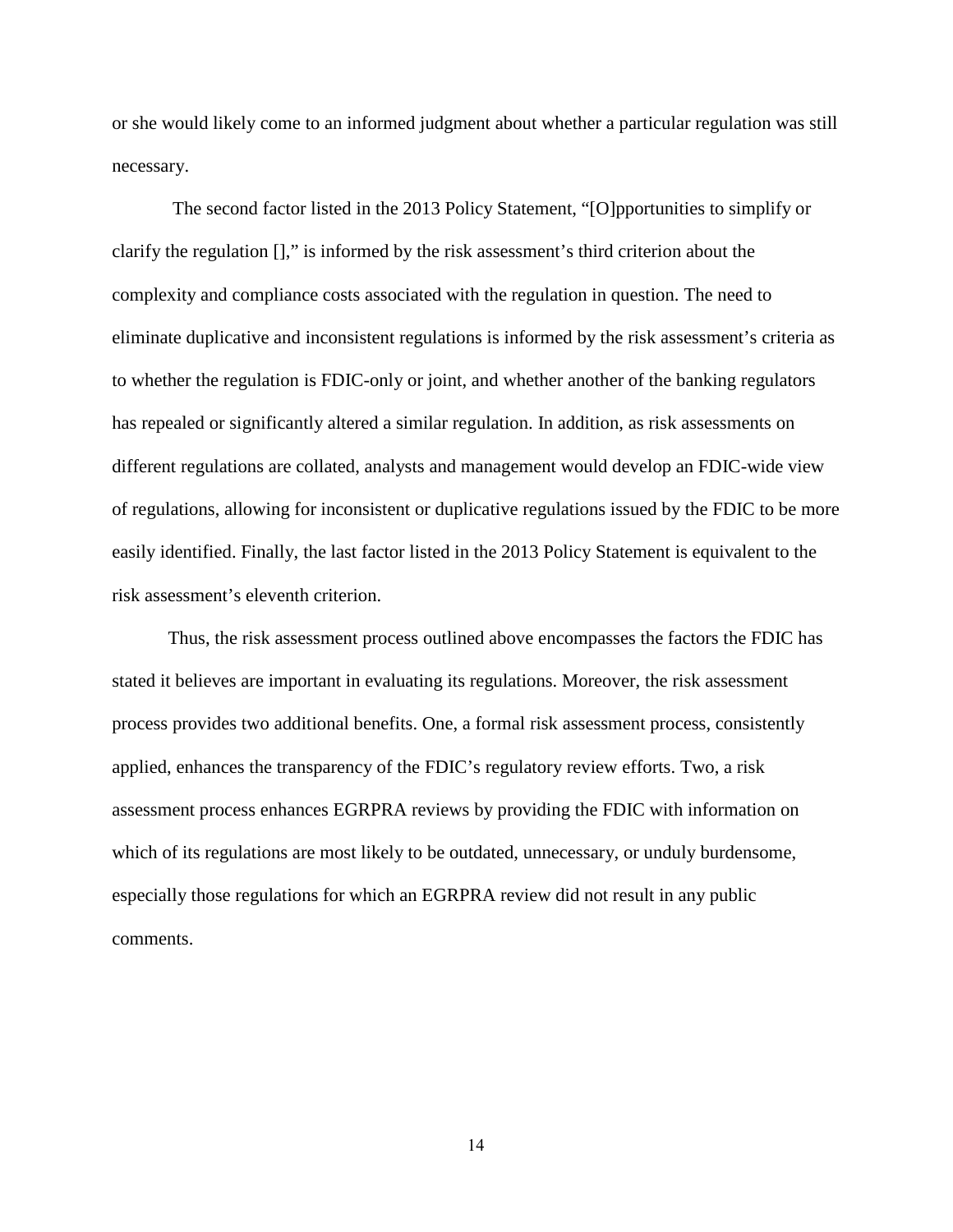Finally, in November 2019 the FDIC published a Request for Information to help strengthen the analysis of its regulatory actions.<sup>[29](#page-18-1)</sup> Specifically, the FDIC announced it is considering, "a more structured approach to regulatory analysis," as well as, "improvements to its internal approaches to developing [regulatory] analysis…. [Including] processes for retrospective analysis of the effects of regulations."[30](#page-18-2) The proposed regulatory risk assessment helps the FDIC achieve its goal of taking a more structured approach to regulatory analysis, as well as improves its internal processes for highlighting which regulations have the greatest risk of being outdated, unnecessary, or unduly burdensome, and may thus be good candidates for a more thorough retrospective analysis.

#### <span id="page-18-0"></span>**d. The Proposed Regulatory Risk Assessment Will Improve EGRPRA Reviews**

The proposed regulatory risk assessment process, described above, will improve EGRPRA reviews in at least two ways, and provide an important third benefit. First, the results of the risk assessment process will help better identify which of the FDIC's rules are most likely to be outdated, unnecessary, or unduly burdensome compared with relying so heavily on public comments. Second, by going through the risk assessment process for a particular rule, an analyst develops documentation supporting her conclusion as to the rule's regulatory risk. This documentation can then be relied on by the FDIC to explain why it views particular rules as being more or less likely to be outdated, unnecessary, or unduly burdensome. Third, placing the assessment of rules within the RAS makes it easier for the FDIC to have an agency-wide view of the regulatory risk posed by its rules. These benefits are described in more detail below.

<span id="page-18-2"></span><span id="page-18-1"></span><sup>&</sup>lt;sup>29</sup> FDIC, "Request for Information on a Framework for Analyzing the Effects of FDIC Regulatory Actions," 84 Fed. Reg. 65808 (November 29, 2019), [https://www.govinfo.gov/content/pkg/FR-2019-11-29/pdf/2019-25928.pdf,](https://www.govinfo.gov/content/pkg/FR-2019-11-29/pdf/2019-25928.pdf) (accessed October 9, 2020). <sup>30</sup> *Id.* Pp. 65808–65809.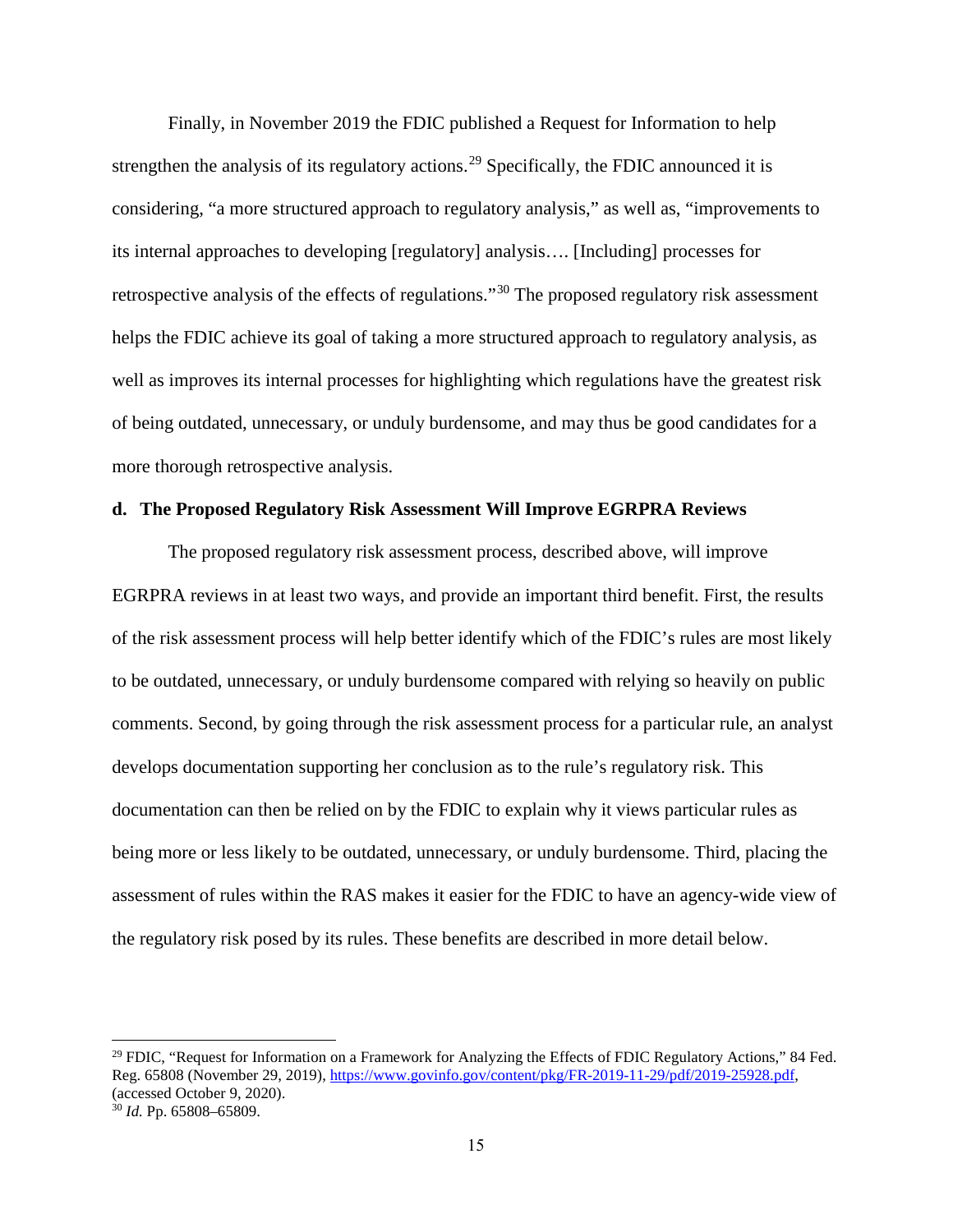The first benefit of adopting the risk assessment process proposed above complements the goal of EGRPRA reviews, which is to identify rules that are outdated, unnecessary, or unduly burdensome, and potentially modify or rescind them. The proposed process would complement the EGRPRA reviews by bringing a separate analytical perspective to bear that would supplement information the FDIC gains from public comments.

The second benefit of adopting the proposed risk assessment process arises from documentation generated as the process is performed by an analyst on a particular rule. By adopting the proposed regulatory risk assessment process, in the event that a rule does not receive any public comments as part of an EGRPRA review, the FDIC would be able to rely on its own internal assessment about the rule's regulatory risk in deciding what should be done with the rule.

Moreover, because all the FDIC's rules will ultimately be assessed by RAS staff at some point during an EGRPRA review, the FDIC will be able to avoid the perception that its EGRPRA reviews are "reactive"<sup>[31](#page-19-1)</sup> because they rely so heavily on public comments. Finally, the placement of the risk assessment process within the RAS allows the RAS to develop and provide an analytical view of the regulatory risk of all of the FDIC's rules.

# <span id="page-19-0"></span>**e. A Schedule for Implementing the Risk Assessment Process and Incorporating it into the Third EGRPRA Review**

The first and second EGRPRA reviews provide a sense of the time remaining to implement the risk assessment process before the start of the third EGRPRA review. The first

<span id="page-19-1"></span><sup>&</sup>lt;sup>31</sup> Office of the Inspector General of the FDIC, "Cost Benefit Analysis Process for Rulemaking," [https://www.fdicoig.gov/sites/default/files/publications/20-003EVAL.pdf,](https://www.fdicoig.gov/sites/default/files/publications/20-003EVAL.pdf) pg. 27.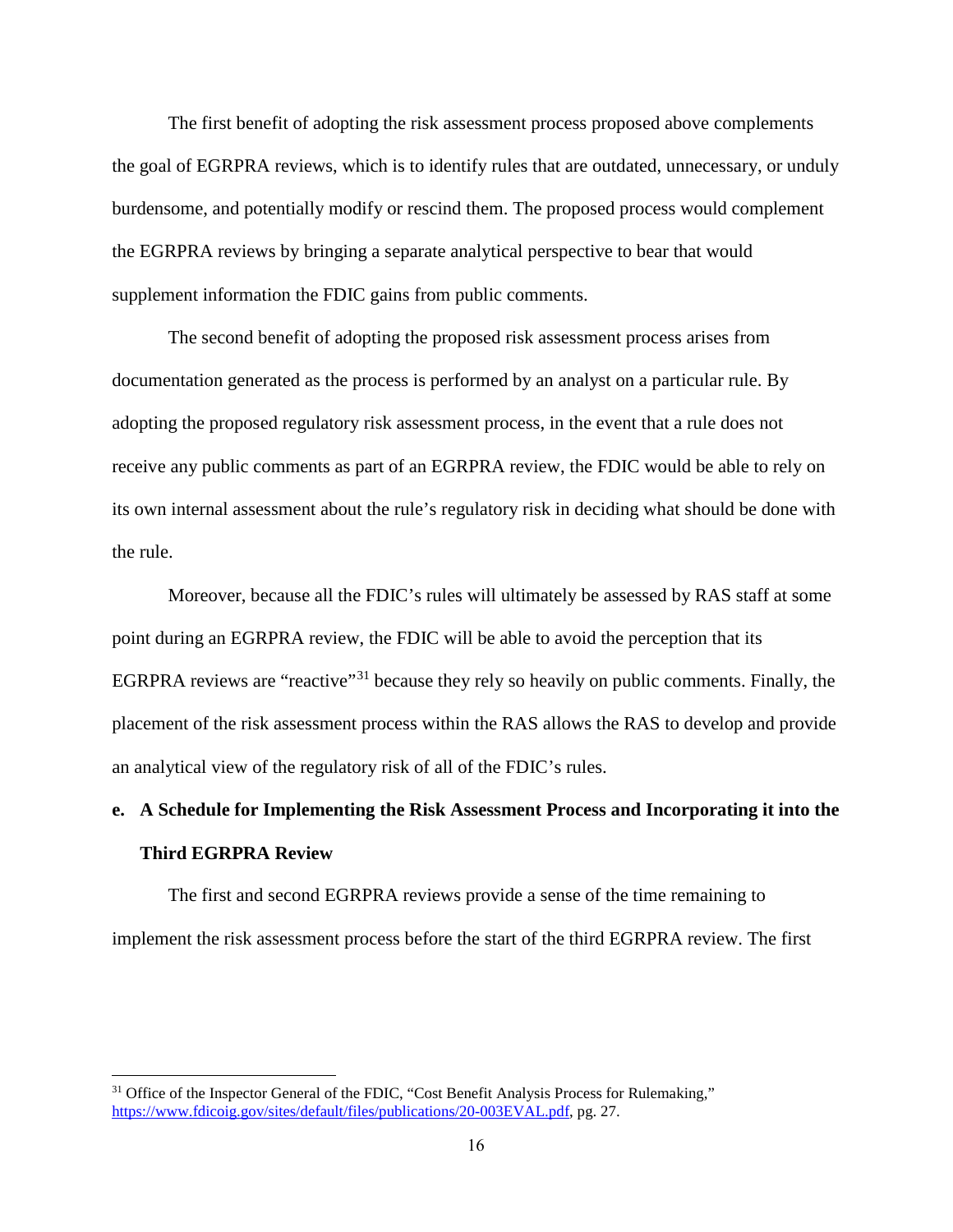EGRPRA review formally began in 2003,  $32$  and was completed in 2007.  $33$  The second review formally began in 2014 and was completed in  $2017<sup>34</sup>$  $2017<sup>34</sup>$  $2017<sup>34</sup>$  This suggests that in order to be successfully integrated into the third EGRPRA review, the risk assessment process should be fully implemented by 2023. However, because the risk assessment process may evolve as analysts gain experience applying it, the RAS should implement the process during calendar year 2021.

Prior to implementation, the risk assessment process will need to be reviewed and approved by senior managers within the Division of Insurance and Research (DIR). The review by these individuals may lead to changes in the process, and may also involve the creation of a Regulatory Risk Assessment Worksheet or other work product to be completed by the analyst as part of a risk assessment in order to provide documentary evidence of the work conducted. Given the possibility that the review of the risk assessment process may lead to the creation of other work processes, such as a Worksheet, a maximum of three months is prudent to allocate for review and approval of the assessment.

The risk assessment process described above is not particularly technical or complex, so no or minimal initial training should be required prior to RAS staff being able to perform risk assessments. Existing RAS staff likely already possess the skills necessary to perform risk assessments. However, because the assessment process may evolve as analysts gain experience by applying it, its initial applications should be by senior RAS staff on rules chosen by DIR management. Once analysts have conducted risk assessments on four to six rules that are

<span id="page-20-0"></span><sup>&</sup>lt;sup>32</sup> Federal Financial Institutions Examination Council, "Joint Report to Congress: Economic Growth and Regulatory Paperwork Reduction Act," July 31, 2007[, https://egrpra.ffiec.gov/docs/egrpra-joint-report.pdf](https://egrpra.ffiec.gov/docs/egrpra-joint-report.pdf), (accessed October 9, 2020), pg. 6.<br><sup>33</sup> Federal Financial Institutions Examination Council, "The Economic Growth and Regulatory Paperwork

<span id="page-20-2"></span><span id="page-20-1"></span>Reduction Act," undated, [https://egrpra.ffiec.gov/index.html,](https://egrpra.ffiec.gov/index.html) (accessed October 9, 2020). 34 *Id.*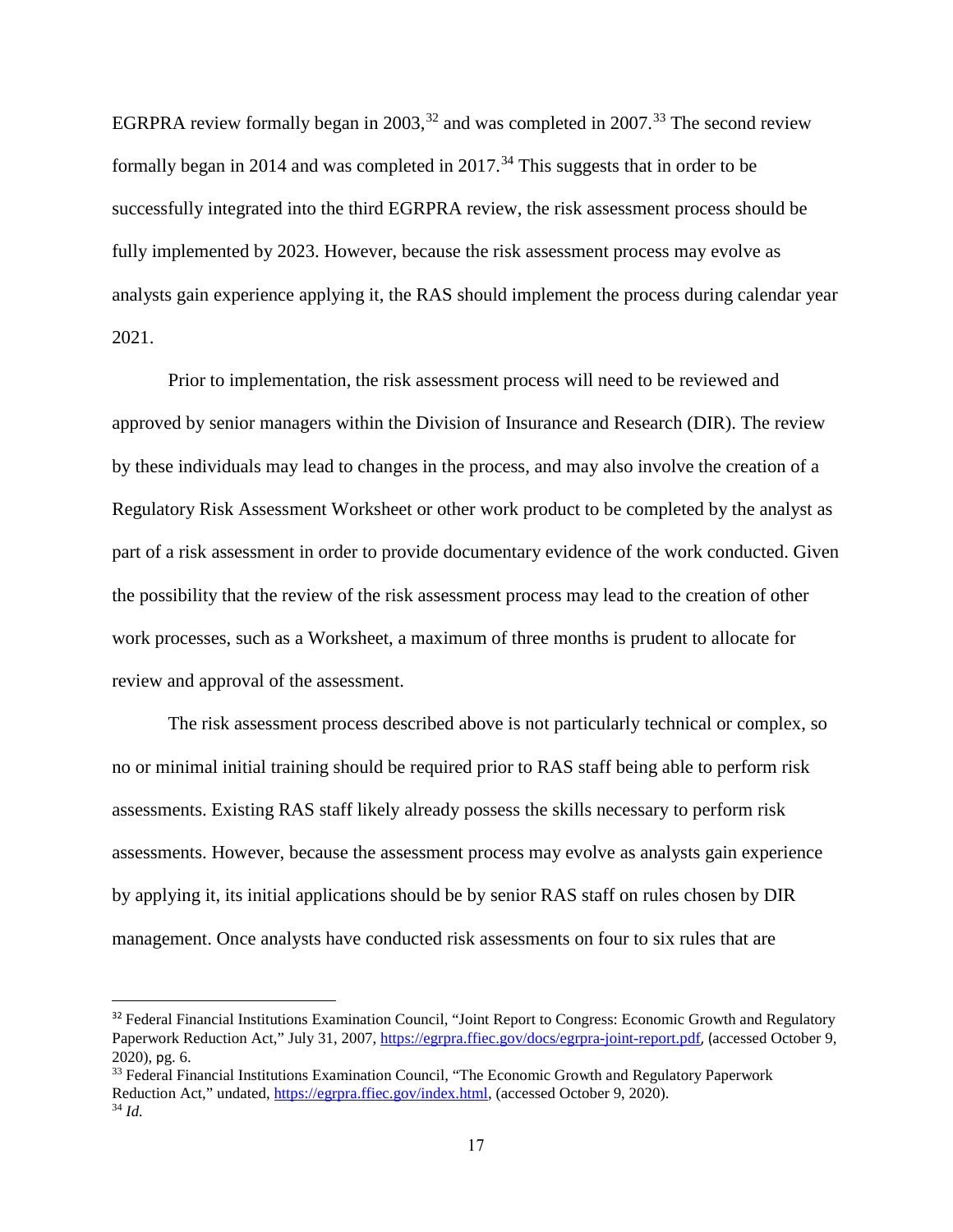representative of the variety of rules issued by the FDIC, the analysts' feedback may be incorporated into the assessment process. The initial implementation described above should take no more than six months. That it may take up to six months is meant to ensure enough time is allotted to incorporate analysts' feedback, revise the assessment process if necessary, and obtain approval of the revised process. In addition, it may be necessary to assess more than six rules to fully capture the variety of rules issued by the FDIC.

The final phase of implementation involves integrating the risk assessments into the "regular" RAS workflow. Although each FDIC-issued rule need not be assessed during the final phase, each rule that has yet to be assessed should be identified, assigned to an RAS staff member for assessment, and assigned a date by which the assessment should be completed. During this final phase, senior staff who completed the initial assessments may provide guidance on the assessment process to other RAS staff, and may produce training materials if desired. The final phase of implementation should take no more than one month. Once the risk assessment process is fully integrated into the RAS workflow, it can be incorporated into the EGRPRA process.

Based on the schedule outlined above, fully implementing the risk assessment process into the RAS workflow will take 10 months. If begun in June 2021, implementation would be completed in March 2022, leaving at least nine months before the formal start of the third EGRPRA review, estimated to be 2023. If the RAS is assumed to assess no more than six rules during implementation, followed by one rule per month after implementation, then the RAS will have performed risk assessments on 15 rules by the end of 2022. The FDIC has regulatory responsibility for 46 parts of title 12 of the Code of Federal Regulations, excluding those parts

18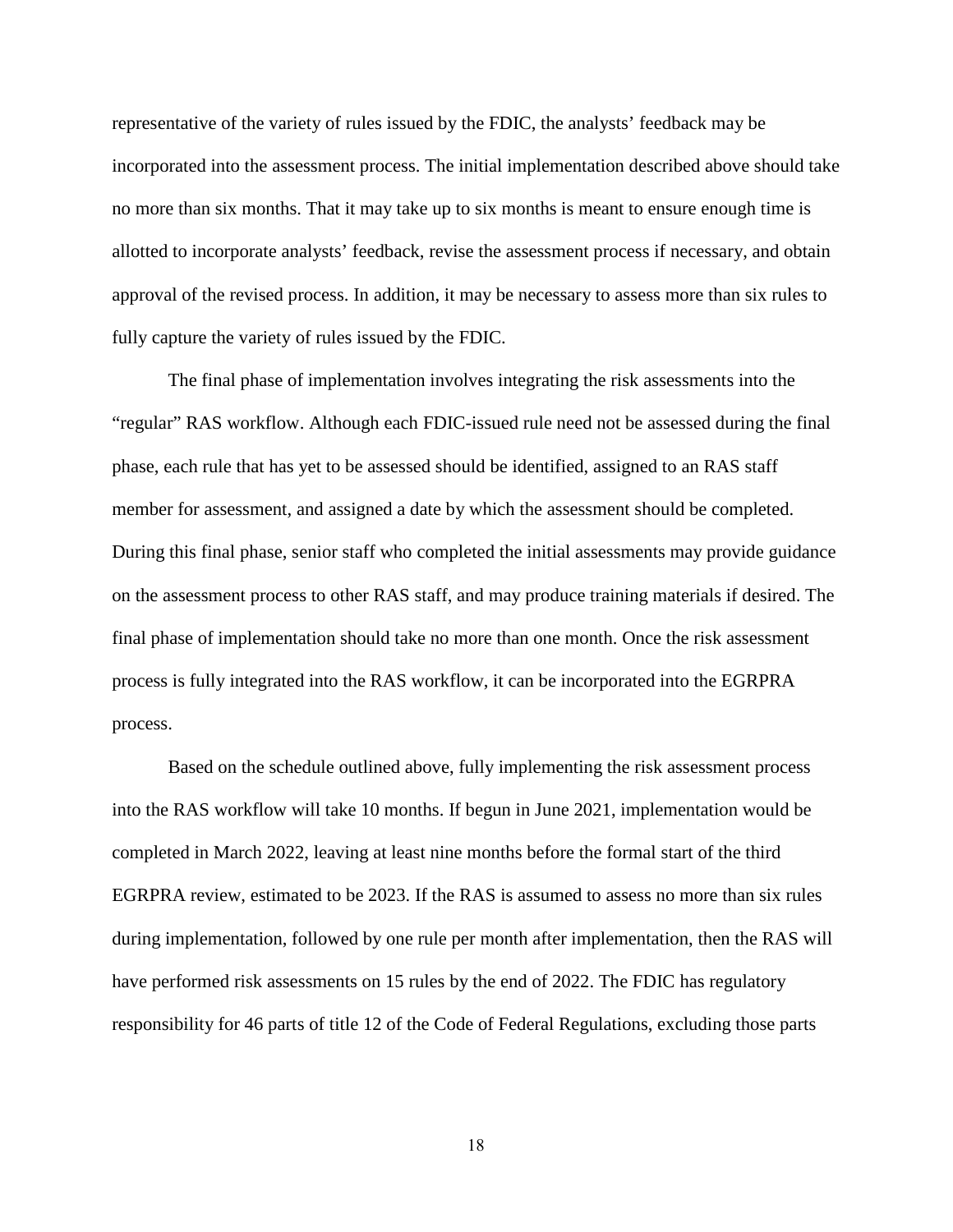relating to FDIC employees, contractors and contracting, regulations governing the FDIC's Board, and regulations transferred from the Office of Thrift Supervision.<sup>35</sup>

While each part can have multiple subparts which may be substantive regulations in their own right, the figures above suggest that the RAS will have assessed a material fraction of the FDIC's existing regulations prior to the formal beginning of the third EGRPRA review in 2023. Assuming a continuing assessment rate of one rule per month implies that the RAS will have assessed between 51 and 63 rules between implementing the risk assessment process and the estimated end of the third EGRPRA review in 2026 or 2027. If the RAS implements the assessment process in 2021 it should be able to assess FDIC regulations in parallel with the third EGRPRA review. The results of the RAS's assessments can be shared with other FDIC business units to inform them of the regulatory risk of rules for which they are responsible and thereby provide information on whether such rules are likely to be outdated, unnecessary, or unduly burdensome in addition to that provided by commenters pursuant to the third EGRPRA review.

#### <span id="page-22-0"></span>**IV. Financial Impact of the Risk Assessment on the FDIC**

The proposed risk assessment could have financial impacts on the FDIC, on FDICinsured financial institutions, and on their customers. The financial impact of the risk assessment on banks and their customers is difficult to estimate and likely to be modest. The difficulty in estimating the financial impact of the assessment on banks and their customers arises because changes to the FDIC's rules are not likely to occur solely because of a risk assessment. That is, it may not be possible to distinguish between changes to rules the FDIC makes because of the

<span id="page-22-1"></span><sup>35</sup> FDIC, "Federal Deposit Insurance Corporation Rules And Regulations," August, 31, 2018, [https://www.fdic.gov/regulations/laws/rules/2000-50.html,](https://www.fdic.gov/regulations/laws/rules/2000-50.html) (accessed October 9, 2020). While the FDIC may have regulatory responsibility for 46 parts of title 12, a part may have multiple subparts. Each subpart may be a substantive regulation in its own right. Thus, the count of parts is an undercount of the number of FDIC-issued regulations.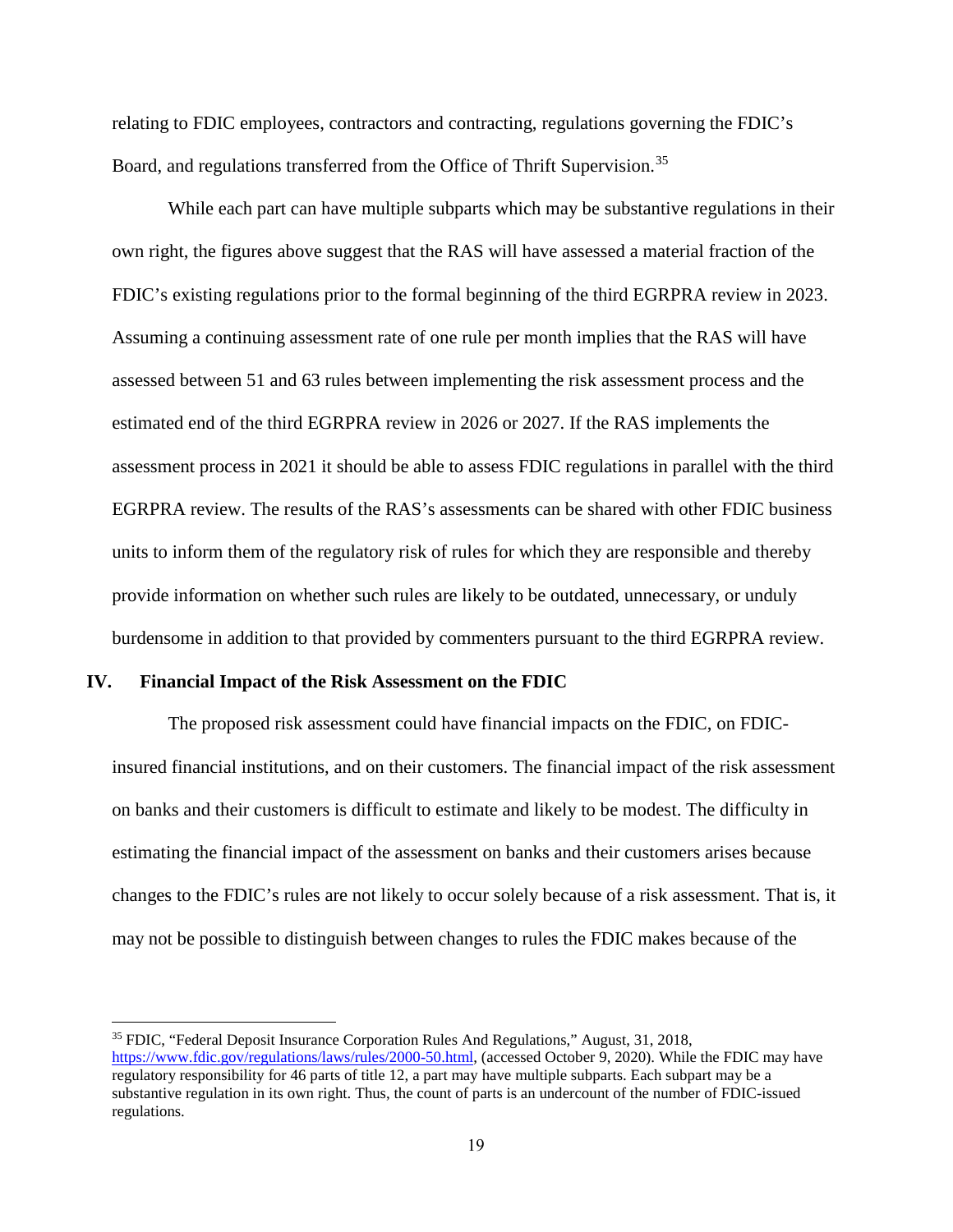incorporation of the risk assessment into EGRPRA reviews from changes to rules the FDIC would have made by performing EGRPRA reviews without the risk assessment. Also, adoption of the proposed risk assessment is not expected to directly impose any costs on banks or their customers. Therefore, this section focuses only on the financial impact to the FDIC. Potential effects on banks and their customers are presented in Section V., Non-financial Impact.

#### <span id="page-23-0"></span>**a. No Additional Expenditures Are Necessary to Adopt the Proposed Risk Assessment**

The adoption of the proposed risk assessment need not involve any direct expenditure by the FDIC on either additional staff or other resources, such as equipment, office space, data, or software. This does not imply that adopting the risk assessment has no cost. Rather, the assessment's cost arises from reallocating existing staff and resources from their current projects to producing risk assessments. The cost of reallocating existing staff and resources from their current projects to producing risk assessments is the "opportunity cost" of producing risk assessments, and is estimated below as the cost to the FDIC of employing an Economic Analyst or Senior Financial Economist in the RAS for one year. Because the costs of employing an analyst or economist are likely to be similar whether the staff are new or existing, the estimate of the opportunity cost of risk assessments below can be used by DIR senior management as an estimate of the cost of employing an additional RAS staff member to perform the assessments.

There are two reasons for supposing that adopting the risk assessment process outlined above will not result in additional expenses. The first is that it is unlikely DIR's authorized staff level will be increased solely to perform risk assessments, considering it was just increased in 2020 to support enhanced cost-benefit analysis.<sup>36</sup> The second is that the proposed risk

<span id="page-23-1"></span><sup>&</sup>lt;sup>36</sup> Edwards, Bret D., "Memorandum from Deputy to the Chairman and Chief Financial Officer Bret D. Edwards to the Board of Directors: Proposed 2020 FDIC Operating Budget," December 12, 2019, [https://www.fdic.gov/news/board/2019/2019-12-12-notice-dis-c-mem.pdf,](https://www.fdic.gov/news/board/2019/2019-12-12-notice-dis-c-mem.pdf) (accessed November 22, 2020), pg. 6.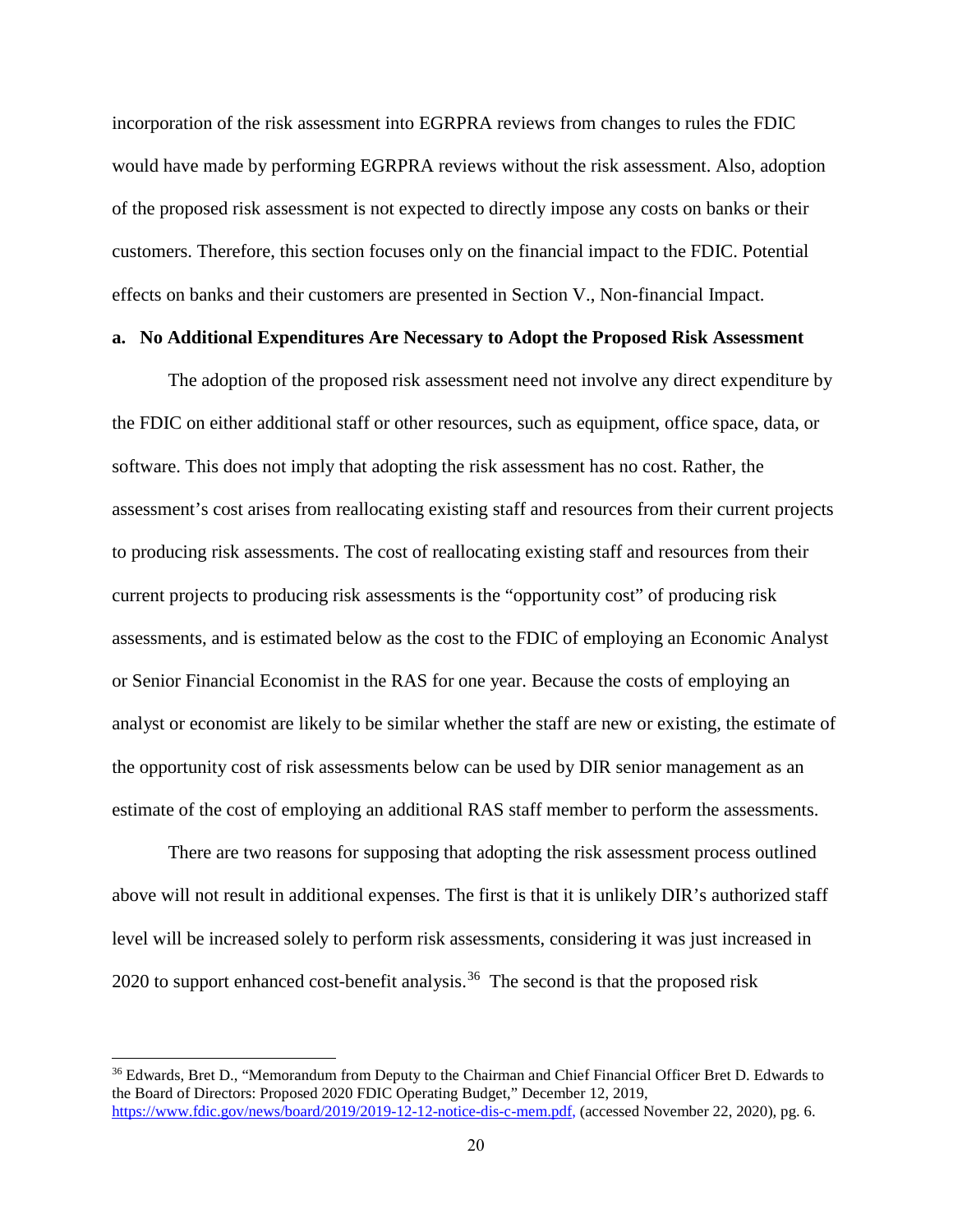assessment is meant as a tool which may be performed by current RAS staff using resources already available to them. The resources used by RAS staff to perform other regulatory analyses of FDIC rulemakings, such as information technology equipment, data, and software, can also be used to perform risk assessments. While any new tool likely involves some amount of learning, the proposed risk assessment is not a highly technical or complex task. Existing RAS staff should be able to perform risk assessments without specialized training. Thus, the annual cost to the FDIC of employing either an Economic Analyst or a Senior Financial Economist is used to estimate the annual opportunity cost of adopting the proposed risk assessment by reallocating existing RAS staff and to illustrate the additional cost of the risk assessment should DIR senior management decide to employ an additional staff member to perform assessments.

#### <span id="page-24-0"></span>**b. The Proposed Risk Assessment Has No Effect on Revenue**

Adopting the proposed risk assessment and integrating it into the EGRPRA review process is not likely to materially affect the FDIC's revenue. The FDIC's revenue is almost entirely composed of deposit insurance assessment income and interest income on U.S. Treasury securities.<sup>[37](#page-24-1)</sup> Although the FDIC's regulations include those which establish premiums for deposit insurance and define the assessment base for insurance purposes, even if risk assessments performed on such rules suggested that the regulatory risks associated with the rules were high, the risk assessments would not themselves suggest particular changes. In other words, a risk assessment may lead an analyst to conclude that a rule or regulation has a high risk of being outdated, unnecessary, or unduly burdensome relative to the benefits it achieves. That is, a risk assessment helps identify rules that are good candidates for more thorough review, but it does

<span id="page-24-1"></span><sup>&</sup>lt;sup>37</sup> For example, data from the FDIC's 2019 annual report for the calendar years 2018 and 2019 show that more than 99 percent of total revenue in both years is made up of assessment income and interest income. See FDIC, "2019 Annual Report," February 13, 2020, [https://www.fdic.gov/about/financial-reports/report/2019annualreport/2019ar](https://www.fdic.gov/about/financial-reports/report/2019annualreport/2019ar-final.pdf)[final.pdf,](https://www.fdic.gov/about/financial-reports/report/2019annualreport/2019ar-final.pdf) (accessed on November 22, 2020), pg. 93.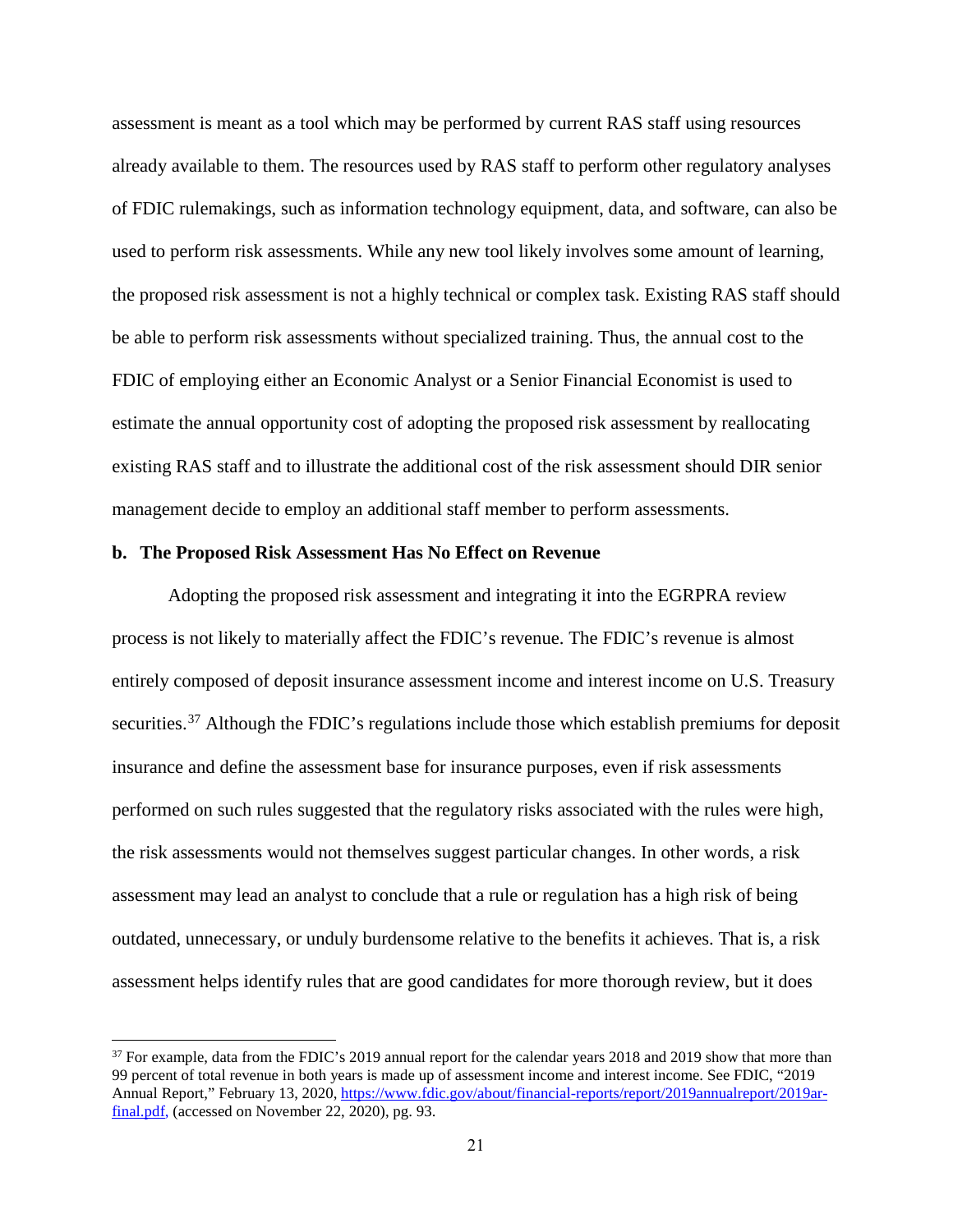not suggest which changes, if any, should be made to those rules. Thus, adopting risk assessments is not likely to alter the FDIC's assessment income, and would not have any effect on interest earned from U.S. Treasury securities in any case.

#### <span id="page-25-0"></span>**c. The Proposed Risk Assessment Has a Cost Even If No Additional Staff Are Employed**

The risk assessment will impose an opportunity cost on the FDIC, even if no additional staff are hired in order to perform risk assessments. An opportunity cost arises even if no additional staff are hired because existing staff assigned to produce risk assessments will do so instead of the work they would have otherwise performed had they not been assigned to produce risk assessments. That is, even under a supposition of no additional direct expenditure for conducting risk assessments, conducting risk assessments requires reallocating resources from other activities and therefore has an implicit cost, called an opportunity cost.

Because an opportunity cost is a genuine cost, even though it does not appear on a financial statement, and also because DIR senior management may be interested in what it would cost the FDIC to hire an additional staff member to perform risk assessments, the annual cost of employing a staff member is used to represent the opportunity cost of performing risk assessments. A lower bound on the opportunity cost of performing risk assessments is based on the annual cost of employing a staff member at a Corporate Grade (CG) of 12. An upper bound of the opportunity cost is estimated based on the annual cost of employing a staff member at a grade of CG-14. These two grades typically represent the full performance levels of Economic Analysts and Senior Financial Economists within RAS, respectively. The range estimated below is conservative, as Economic Assistants, whose full performance level is typically CG-09, could also be used to perform risk assessments.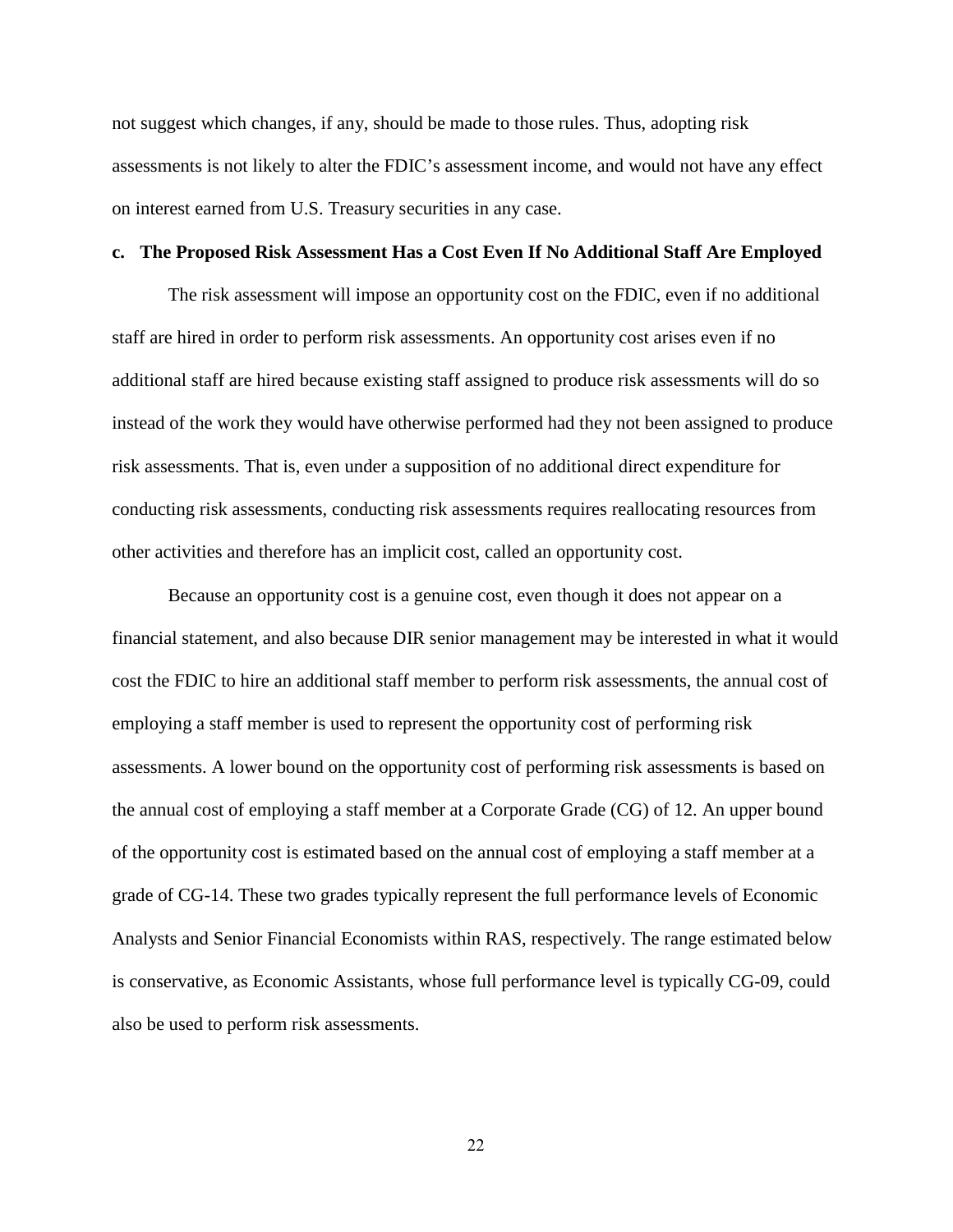An objection is that if no additional staff are hired to perform risk assessments, then it is unlikely that any one individual will spend a year working only on risk assessments. Thus, the annual cost of employing an RAS staff member is not a good estimate of the true opportunity cost of performing risk assessments. Moreover, in producing a risk assessment, RAS staff will probably interact with FDIC staff working in different business units. For simple rules, RAS staff may not make any inquiries of other FDIC staff. For complex rules, RAS staff may ask many questions of other FDIC staff. Estimating the true opportunity cost of producing a risk assessment requires estimating the proportion of the time required of economists, lawyers, case managers, subject matter experts, and potentially other specialized FDIC staff in order for the RAS to produce a risk assessment.

Estimating the true opportunity cost of performing risk assessments is beyond the scope of this project. For tractability, the cost is estimated supposing that the value of the time of the variety of staff which would be engaged in producing risk assessments over the course of a year is approximated by a range bounded from below by the cost of employing a grade CG-12 Economic Analyst and bounded from above by the cost of employing a grade CG-14 Senior Financial Economist for a year. As the vast majority of the true opportunity cost will be due to time spent performing risk assessments by RAS staff, the use of what are typically the full performance levels of Economic Analysts and Senior Financial Economists is appropriate, as these positions make up a majority of non-supervisory RAS staff.<sup>[38](#page-26-1)</sup>

#### <span id="page-26-0"></span>**d. The Opportunity Cost of Performing Risk Assessments**

The annual opportunity cost of performing risk assessments ranges from a low of \$139,952, to a high of \$321,090, depending on the grade and tenure of the staff member

<span id="page-26-1"></span><sup>&</sup>lt;sup>38</sup> Direct observation by the author.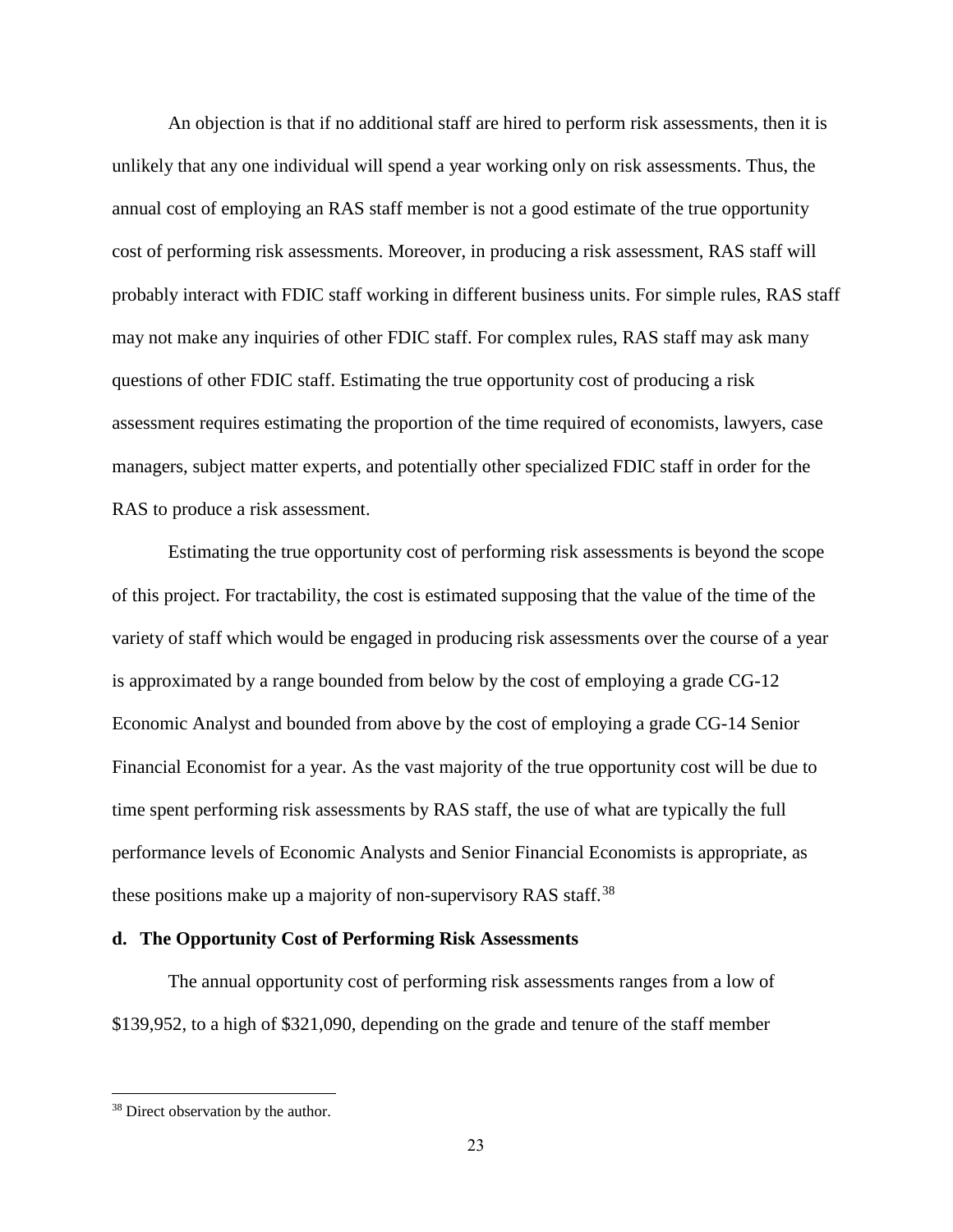performing the risk assessments (see Table 2 below). The range of the annual opportunity cost equals the range of the annual estimated total compensation cost—salary plus benefits—of employing an RAS staff member located in Washington, DC, at a grade of CG-12 or CG-14. To place the amounts in context, the low estimate is approximately 0.01 percent of the FDIC's 2020 budget for salaries and compensation (excluding the Office of Inspector General and receivership funding), and is roughly one-quarter of one percent of DIR's 2020 operating budget.<sup>[39](#page-27-0)</sup> The high estimate is approximately 0.03 percent of the FDIC's 2020 budget for salaries and compensation, and is roughly one-half of one percent of DIR's 2020 operating budget.<sup>[40](#page-27-1)</sup> The derivation of the range is described below.

The opportunity cost of performing risk assessments for one year is assumed to equal the cost of employing one staff member in Washington, DC, at a grade of CG-12 or CG-14 for one year. The FDIC's 2020 base annual salaries by grade<sup>[41](#page-27-2)</sup> and the location-based cost-of-living adjustments to those salaries are available online.<sup>[42](#page-27-3)</sup> Base annual salaries vary by grade, with an employee at a grade of CG-12 earning base pay ranging from a minimum of approximately \$73,000 per year to a maximum of roughly \$119,000 per year.<sup>[43](#page-27-4)</sup> An employee at a grade of CG-14 earns annual base pay between approximately \$102,000 to just under \$167,000.[44](#page-27-5) The minimum amounts may be interpreted as what an employee would likely earn if they began federal employment at the respective grade having no prior military or federal service. The maximum values may be interpreted as representing the amounts an employee would earn if they

l

<span id="page-27-0"></span><sup>&</sup>lt;sup>39</sup> See Exhibits 1 and 2 of Bret D. Edwards, "Proposed 2020 FDIC Operating Budget," December 12, 2019, https://www.fdic.gov/news/board/2019/2019-12-12-notice-dis-c-fr.pdf, (accessed November 5, 2020).

<span id="page-27-2"></span><span id="page-27-1"></span><sup>&</sup>lt;sup>41</sup> The 2020 FDIC Base Salary Structures are available at [https://www.fdic.gov/about/jobs/2020-cgcmcxem.pdf,](https://www.fdic.gov/about/jobs/2020-cgcmcxem.pdf) (accessed November 5, 2020).

<span id="page-27-3"></span><sup>&</sup>lt;sup>42</sup> The 2020 FDIC Locality Rates are available at  $\frac{https://www.fdic.gov/about/jobs/2020-localityrates.pdf}{https://www.fdic.gov/about/jobs/2020-localityrates.pdf}$ , (accessed on November 5, 2020).

<span id="page-27-5"></span><span id="page-27-4"></span><sup>&</sup>lt;sup>43</sup> See 2020 FDIC Base Salary Structures, [https://www.fdic.gov/about/jobs/2020-cgcmcxem.pdf.](https://www.fdic.gov/about/jobs/2020-cgcmcxem.pdf) <sup>44</sup> *Id.*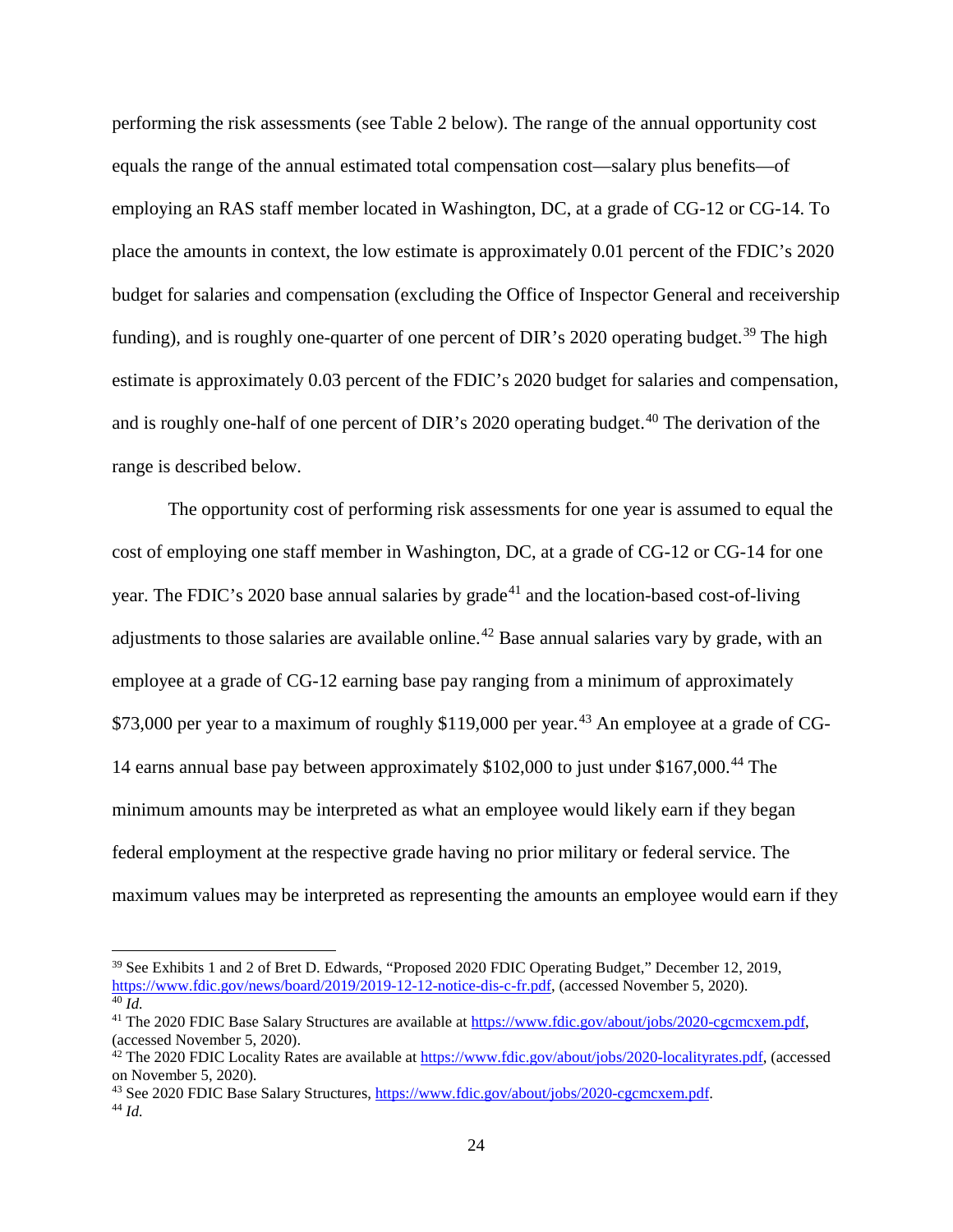remained at that grade for many years.<sup>[45](#page-28-0)</sup> Finally, an employee based in Washington, DC, in 2020 would receive a 28.35 percent cost-of-living adjustment added to base pay.<sup>[46](#page-28-1)</sup>

Compensation is more than salary, however. It also includes benefits such as employerprovided health insurance and retirement plans, among other things. A 2012 study by the Congressional Budget Office (CBO) estimates that 39 percent of the compensation cost of federal employees is made up of benefits. $47$  If compensation equals salary plus benefits, and benefits equal 39 percent of compensation, then compensation is equal to salary divided by 0.61.<sup>[48](#page-28-3)</sup> Thus, the base salaries listed above for CG-12 and CG-14 employees are divided by 0.61 to incorporate the cost of benefits, and 28.35 percent of the (unadjusted) base salary amounts are added to incorporate the cost-of-living adjustment for the Washington, DC area, as all RAS staff are based in that area.[49](#page-28-4) Table 2 below shows the range in total annual compensation costs, and thus the range in the annual opportunity cost, of performing risk assessments based on the FDIC's 2020 base salaries and cost-of-living adjustments and the CBO's estimate of the share of benefits in federal employee compensation.

l

<span id="page-28-0"></span><sup>&</sup>lt;sup>45</sup> Assuming annual salary increases of 3.1 percent—equal to the FDIC's average annual salary increase in 2020—it would take an employee 17 years to go from earning the minimum CG-12 base salary to earning the maximum.<br><sup>46</sup> See 2020 FDIC Locality Rates, [https://www.fdic.gov/about/jobs/2020-localityrates.pdf.](https://www.fdic.gov/about/jobs/2020-localityrates.pdf)

<span id="page-28-2"></span><span id="page-28-1"></span><sup>&</sup>lt;sup>47</sup> Congressional Budget Office, "Comparing the Compensation of Federal and Private-Sector Employees," January 2012, [https://www.cbo.gov/sites/default/files/cbofiles/attachments/01-30-FedPay.pdf,](https://www.cbo.gov/sites/default/files/cbofiles/attachments/01-30-FedPay.pdf) (accessed November 5, 2020), pg. 9.

<span id="page-28-3"></span> $^{48}$  Let compensation (C) equal salary (S) plus benefits (B), or C = S + B. Given that benefits equal 39 percent of compensation, B =  $0.39$  \*C. Thus, C = S +  $0.39$  \*C, so  $0.61$  \*C = S, or C = S / 0.61.

<span id="page-28-4"></span> $^{49}$  An example showing the adjustment of the minimum base salary for an employee at a grade of CG-12 illustrates the steps in estimating an annual compensation cost. The salary table listed at Note 41 lists the minimum CG-12 annual base salary in 2020 as \$72,784. The Washington, DC, cost-of-living adjustment to that salary equals (0.2835)\*\$72,784, or \$20,634, and the cost-of-living adjustment is available from the table listed in Note 42. To incorporate an estimate of the cost of non-salary benefits, the minimum base salary is divided by 0.61. \$72,784 divided by 0.61 equals \$119,318. The total annual cost of compensation of an FDIC employee earning the minimum CG-12 base salary in Washington, DC, is thus estimated as \$20,634 plus \$119,318, which equals \$139,952.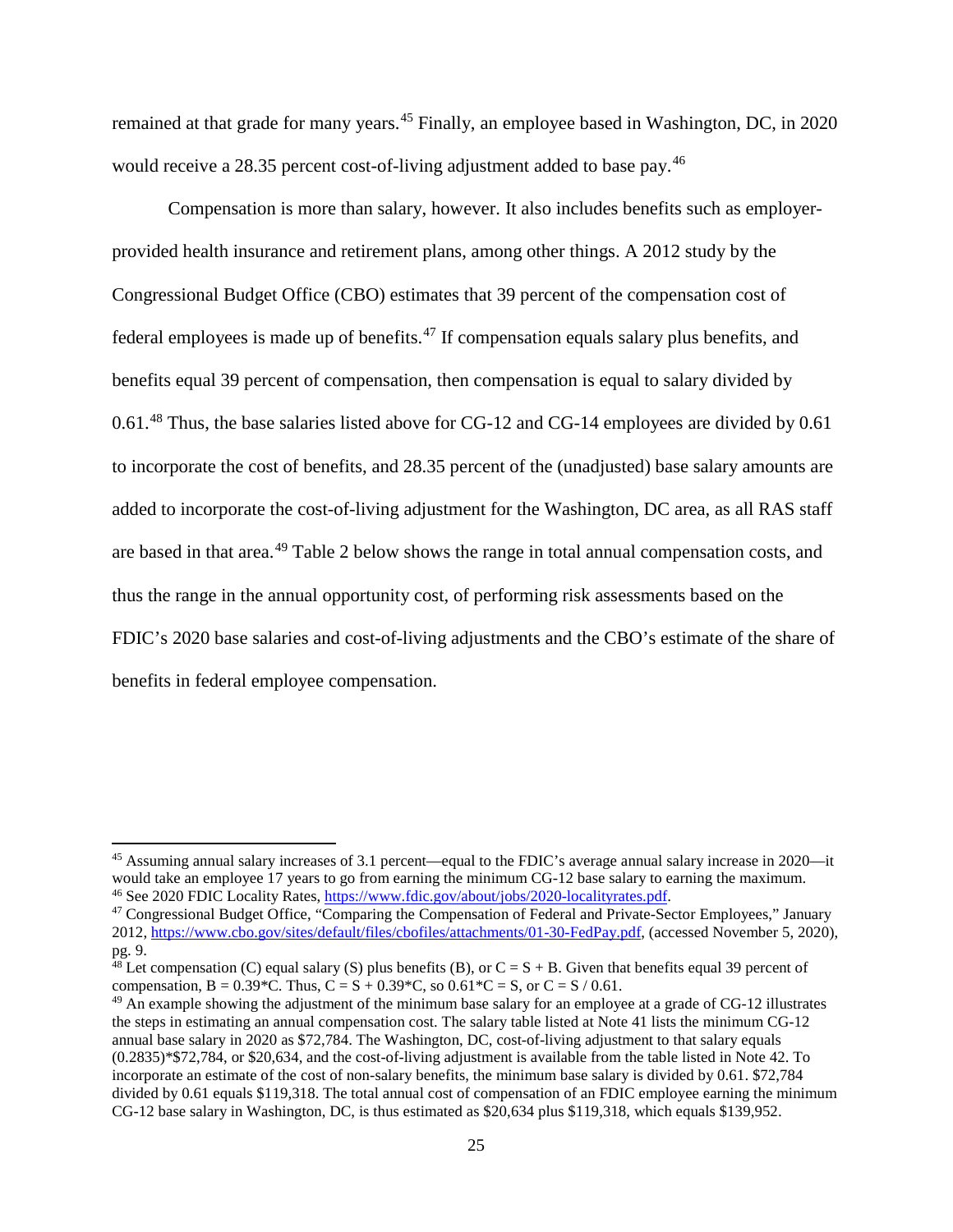| able |  |
|------|--|
|------|--|

| 2020 FDIC Annual Costs of Compensation for Washington, DC,<br>Based Staff at Grades CG-12 and CG-14                                                                                                                                                                                                                                                                                                                                                                                                                                                                                                                                                                                                                                                       |           |           |           |  |  |  |
|-----------------------------------------------------------------------------------------------------------------------------------------------------------------------------------------------------------------------------------------------------------------------------------------------------------------------------------------------------------------------------------------------------------------------------------------------------------------------------------------------------------------------------------------------------------------------------------------------------------------------------------------------------------------------------------------------------------------------------------------------------------|-----------|-----------|-----------|--|--|--|
| Grade                                                                                                                                                                                                                                                                                                                                                                                                                                                                                                                                                                                                                                                                                                                                                     | Minimum   | Midpoint  | Maximum   |  |  |  |
| $CG-12$                                                                                                                                                                                                                                                                                                                                                                                                                                                                                                                                                                                                                                                                                                                                                   | \$139,952 | \$184,230 | \$228,505 |  |  |  |
| $CG-14$                                                                                                                                                                                                                                                                                                                                                                                                                                                                                                                                                                                                                                                                                                                                                   | \$196,659 | \$258,874 | \$321,090 |  |  |  |
| Note: Compensation costs include an estimate of the cost of<br>non-salary benefits. Staff salaries are therefore less than the<br>amounts reported in the table. Note 48 in the text describes how<br>compensation is estimated from salary and benefits data, and<br>Note 49 provides an example.<br>Sources: 2020 FDIC Base Salary Structures, available at<br>https://www.fdic.gov/about/jobs/2020-cgcmcxem.pdf, and 2020<br>FDIC Locality Rates, available at<br>https://www.fdic.gov/about/jobs/2020-localityrates.pdf. The<br>Congressional Budget Office report, "Comparing the<br>Compensation of Federal and Private-Sector Employees," is<br>available at<br>https://www.cbo.gov/sites/default/files/cbofiles/attachments/01-<br>30-FedPay.pdf. |           |           |           |  |  |  |

The amounts in the "Minimum" column of Table 2 most closely estimate the cost of hiring a new staff member to perform risk assessments, as a new staff member is most likely to begin at the "bottom" of a pay grade. Amounts between the "Minimum" and the "Midpoint" values most closely estimate the annual opportunity cost of performing risk assessments by reassigning existing staff. Finally, amounts near the "Maximum" values represent the opportunity cost of using staff with long employment tenures to perform risk assessments. The true annual opportunity cost and the true annual cost of employing a new staff member are likely within the range outlined in Table 2. However, the true cost may be below the range if, for example, more junior staff at pay grades lower than CG-12 are used to perform most risk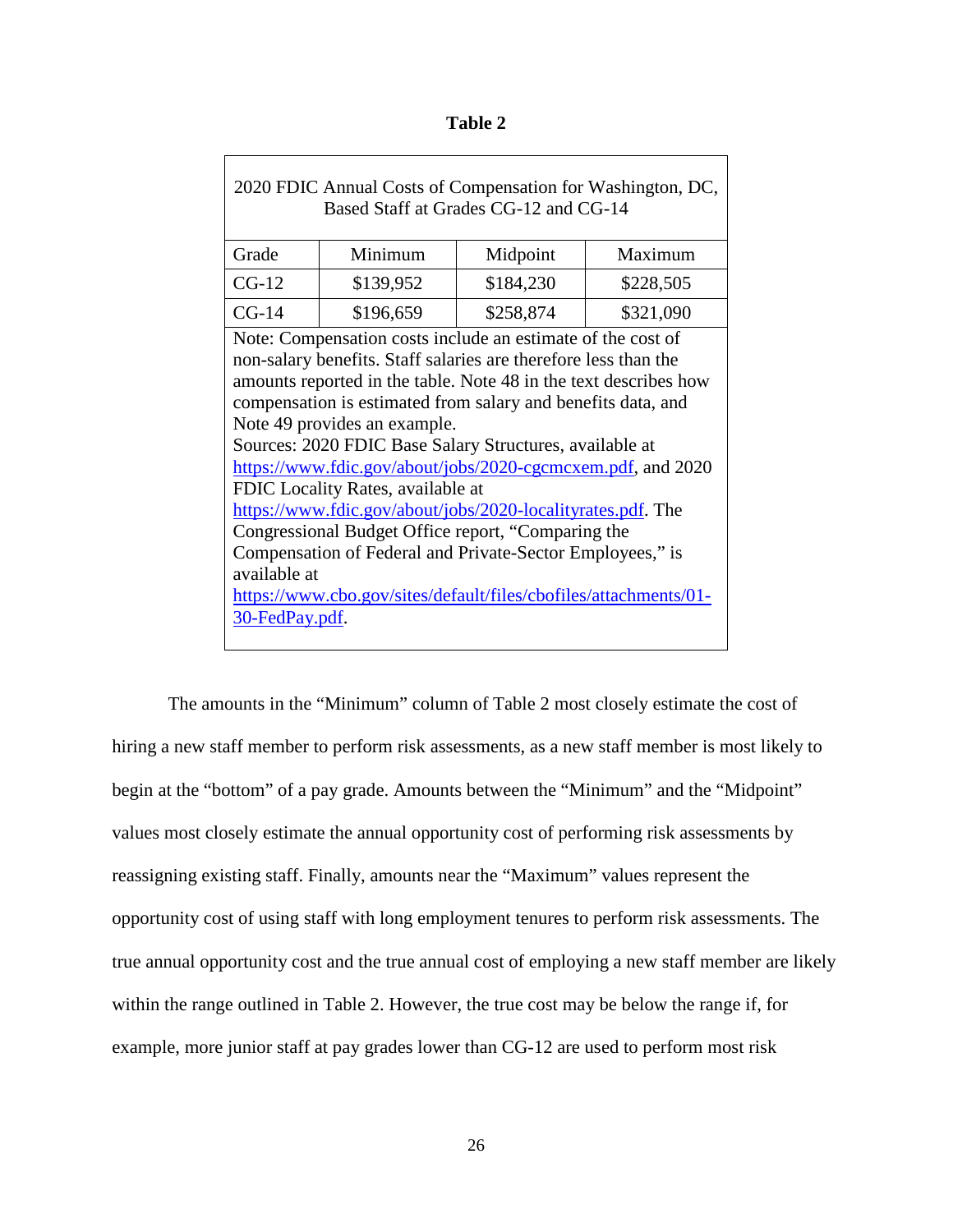assessments. The true cost could be above the range if, for example, the share of benefits in total compensation is higher than 39 percent.<sup>[50](#page-30-1)</sup>

#### <span id="page-30-0"></span>**V. Non-Financial Impacts of the Risk Assessment**

The non-financial, or qualitative, impacts of the risk assessment generally belong to the category of impacts described by the phrase "good government." These types of impacts, represented by phrases such as "increased transparency," are difficult or impossible to measure, but are no less important than the financial impact, described above. In fact, most benefits of the proposed risk assessment are likely to be qualitative. However, the qualitative benefits justify performing risk assessments even considering the cost described in Section IV.

The risk of the proposed assessment is that it provides no benefits. However, even under a "worst case" scenario in which undertaking risk assessments results in no benefits arising from the assessments themselves, performing risk assessments has the clear benefit of satisfying part of the FDIC Inspector General's recommendation that the FDIC, "Establish, document, and implement policy and procedures for conducting retrospective cost benefit analyses on existing rules, including a regulatory risk assessment…."[51](#page-30-2) Also, it is unlikely that performing risk assessments will have no benefits, even if most of the benefits are qualitative.

<span id="page-30-1"></span><sup>&</sup>lt;sup>50</sup> The present value of compensation costs were also calculated over a 10 year horizon, as 10 years is the "lookback period" for an EGRPRA review. Assuming base salaries increase 3.1 percent per year, the Washington, DC, cost-ofliving adjustment increases 0.5 percent per year, and benefits remain a fixed 39 percent of compensation, at a 3 percent discount rate the present value of the cost of performing risk assessments for 10 years ranges from \$1,343,311 to \$3,081,934, or between \$134,331 and \$308,193 per year on average. At a discount rate of 7 percent the present value of the cost of performing risk assessments for 10 years ranges from \$1,096,734 to \$2,516,217, or between \$109,673 and \$251,622 per year on average. Discount rates of 3 and 7 percent were chosen because they are recommended for regulatory impact analyses (See Office of Information and Regulatory Affairs, "Regulatory Impact Analysis: A Primer," undated, [https://www.reginfo.gov/public/jsp/Utilities/circular-a-4\\_regulatory-impact](https://www.reginfo.gov/public/jsp/Utilities/circular-a-4_regulatory-impact-analysis-a-primer.pdf)[analysis-a-primer.pdf,](https://www.reginfo.gov/public/jsp/Utilities/circular-a-4_regulatory-impact-analysis-a-primer.pdf) accessed November 25, 2020, pg. 11.). The amounts presented in Table 2 are greater than each respective discounted annual average amount. For example, the annual cost of a CG-12 employee shown in the Minimum column of Table 2 is \$139,952, while the annual average discounted amount is \$109,673 at a 7 percent discount rate, and is \$134,331 at a 3 percent discount rate. The undiscounted figures based on 2020 FDIC salary and locality rates are used as they are the most conservative estimates.

<span id="page-30-2"></span><sup>&</sup>lt;sup>51</sup> Office of the Inspector General of the FDIC, "Cost Benefit Analysis Process for Rulemaking," [https://www.fdicoig.gov/sites/default/files/publications/20-003EVAL.pdf,](https://www.fdicoig.gov/sites/default/files/publications/20-003EVAL.pdf) pg. 31.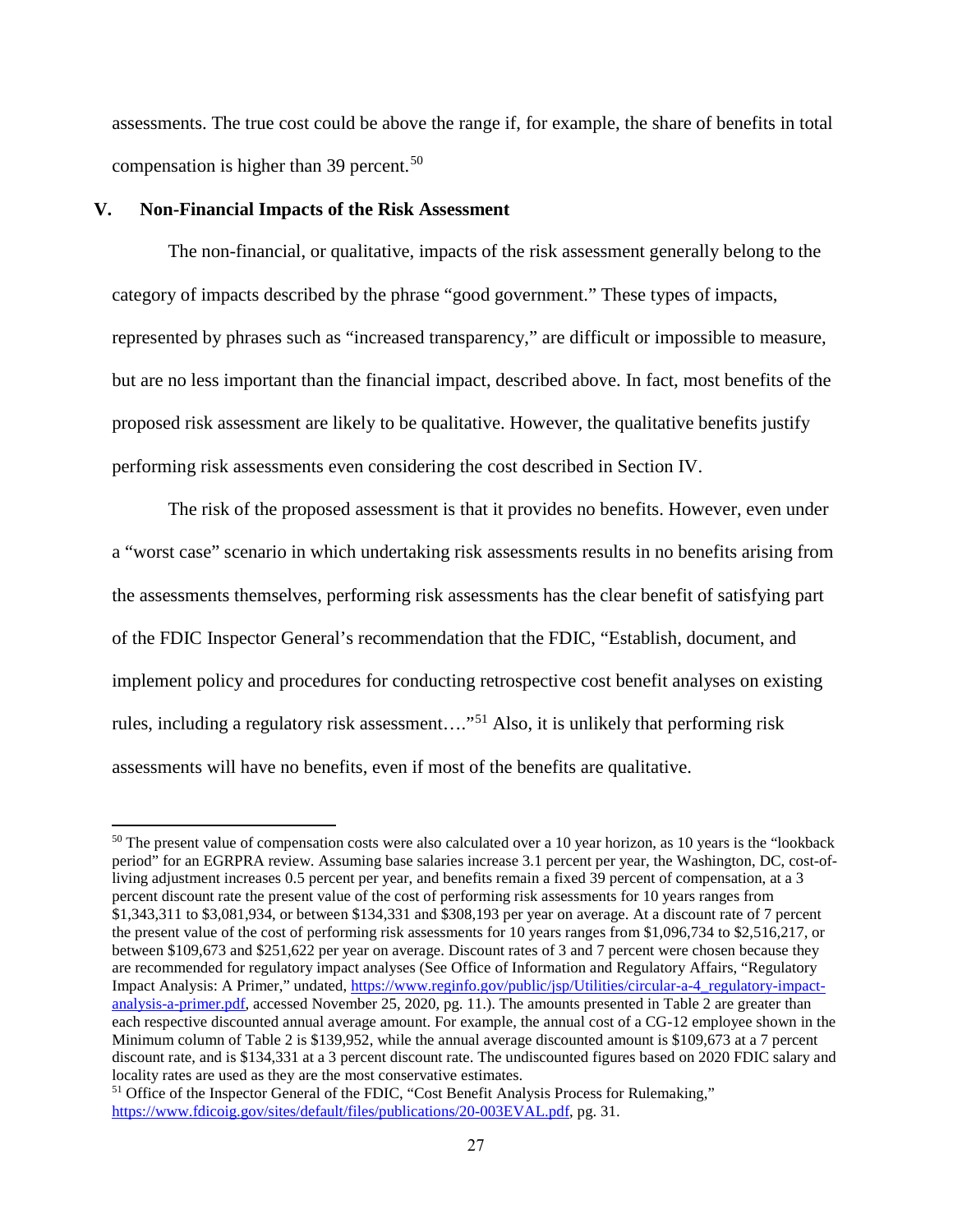As it is unlikely that performing risk assessments has no benefits, the question for decision makers—setting to one side the Inspector General's recommendation—is whether the qualitative benefits of risk assessments justify their opportunity cost outlined in Section IV. Conservatively, the annual opportunity cost of performing risk assessments ranges between about \$140,000 and \$321,000. Even if the cost is closer to the high end of the range, the qualitative benefits of performing risk assessments are likely to justify doing so. The proposed risk assessment is an additional tool in the FDIC's cost-benefit program, helps the FDIC achieve some of its goals for strengthening regulatory analysis outlined in its November 2019 Request for Information,<sup>[52](#page-31-1)</sup> enhances the EGRPRA review process as described above, and provides another way for the FDIC to help identify which of its rules are most likely to be outdated, unnecessary, or unduly burdensome than relying on public comments. These qualitative benefits justify the cost of performing risk assessments.

#### <span id="page-31-0"></span>**VI. Conclusion**

The proposed risk assessment satisfies the FDIC Inspector General's recommendation that the FDIC, "Establish, document, and implement policy and procedures for conducting retrospective cost benefit analyses on existing rules, including a regulatory risk assessment…."[53](#page-31-2) Furthermore, the risk assessment enhances EGRPRA reviews by providing the FDIC information on which of its regulations are most likely to be outdated, unnecessary, or unduly burdensome, including especially those regulations for which the FDIC received no public comments during an EGRPRA review. Additionally, the risk assessment helps the FDIC achieve its goals for strengthening regulatory analysis and is another tool which the FDIC can use to assess whether

<span id="page-31-1"></span><sup>&</sup>lt;sup>52</sup> FDIC, "Request for Information on a Framework for Analyzing the Effects of FDIC Regulatory Actions,"<br>https://www.govinfo.gov/content/pkg/FR-2019-11-29/pdf/2019-25928.pdf.

<span id="page-31-2"></span> $\frac{1}{53}$  Office of the Inspector General of the FDIC, "Cost Benefit Analysis Process for Rulemaking," [https://www.fdicoig.gov/sites/default/files/publications/20-003EVAL.pdf,](https://www.fdicoig.gov/sites/default/files/publications/20-003EVAL.pdf) pg. 31.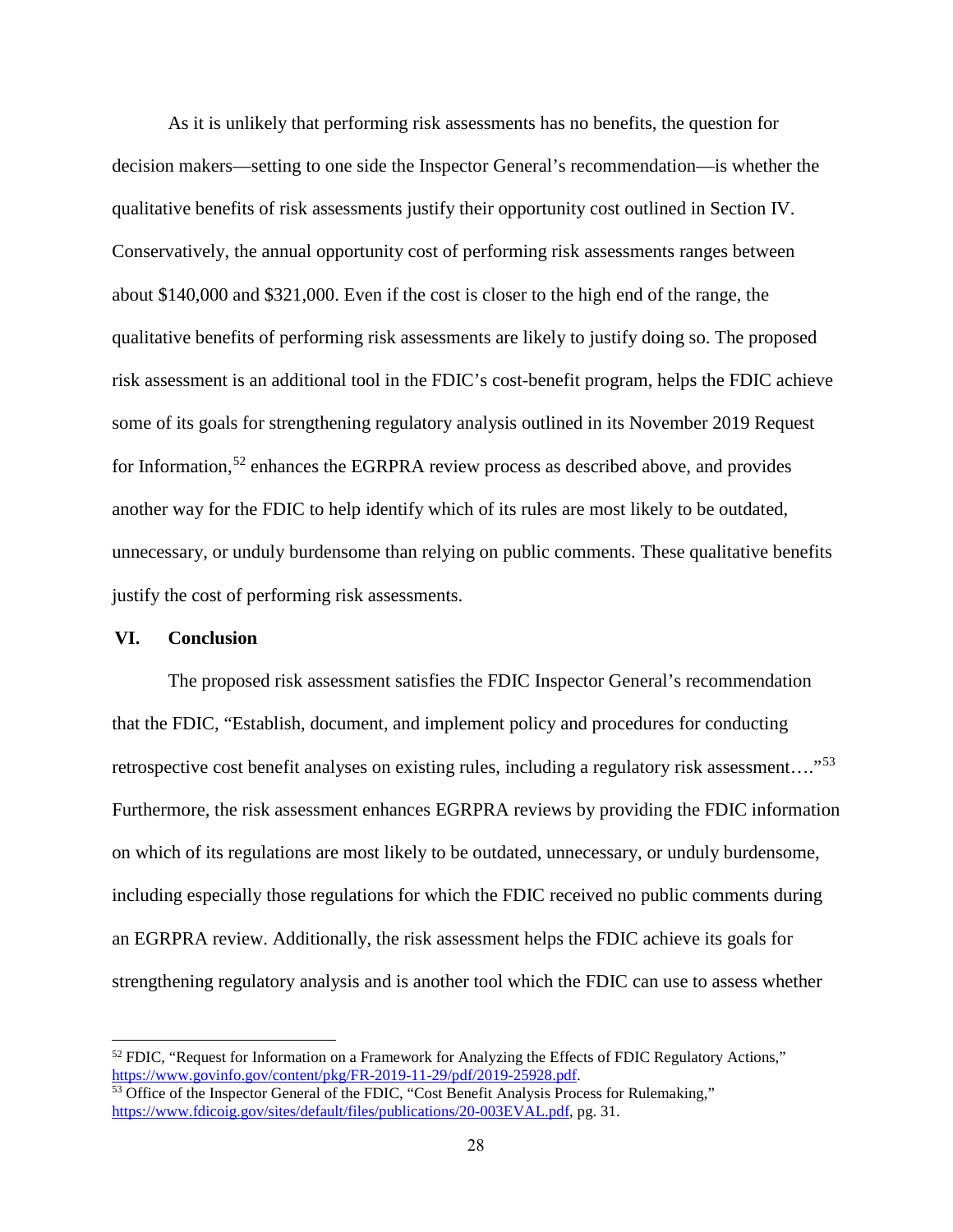its rules are well suited to meeting their statutory objectives. Also, the qualitative benefits of the risk assessment justify its relatively modest cost. Therefore, the FDIC should adopt the proposed risk assessment. To ensure the risk assessment is integrated into the RAS workflow prior to the start of the third EGRPRA review, it should be adopted in calendar year 2021.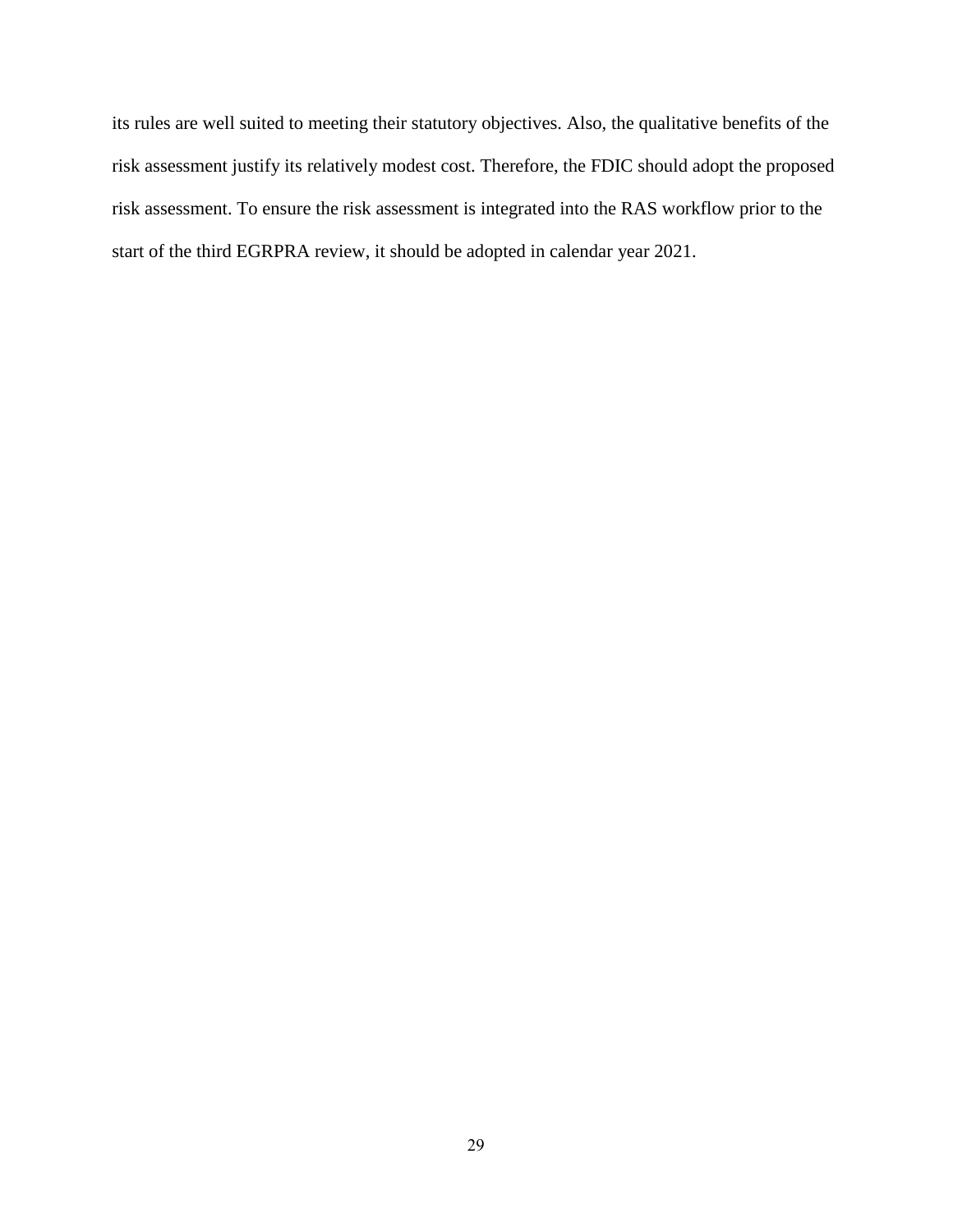## <span id="page-33-0"></span>**VII. Bibliography**

Board of Governors of the Federal Reserve System, Federal Deposit Insurance Corporation, and the Office of the Comptroller of the Currency.

- "Regulatory Publication and Review Under the Economic Growth and Regulatory Paperwork Reduction Act of 1996."
	- 79 Fed. Reg. 32172 (June 4, 2014). [https://www.gpo.gov/fdsys/pkg/FR-2014-06-](https://www.gpo.gov/fdsys/pkg/FR-2014-06-04/pdf/2014-12741.pdf)  [04/pdf/2014-12741.pdf.](https://www.gpo.gov/fdsys/pkg/FR-2014-06-04/pdf/2014-12741.pdf) (Accessed June 23, 2020).
	- 80 Fed. Reg. 7980 (February 13, 2015). [https://www.gpo.gov/fdsys/pkg/FR-2015-](https://www.gpo.gov/fdsys/pkg/FR-2015-02-13/pdf/2015-02998.pdf) [02-13/pdf/2015-02998.pdf.](https://www.gpo.gov/fdsys/pkg/FR-2015-02-13/pdf/2015-02998.pdf) (Accessed June 23, 2020).
	- 80 Fed. Reg. 32046 (June 5, 2015). [https://www.gpo.gov/fdsys/pkg/FR-2015-06-](https://www.gpo.gov/fdsys/pkg/FR-2015-06-05/pdf/2015-13749.pdf) [05/pdf/2015-13749.pdf.](https://www.gpo.gov/fdsys/pkg/FR-2015-06-05/pdf/2015-13749.pdf) (Accessed June 23, 2020).
	- 80 Fed. Reg. 79724 (December 23, 2015). [https://www.gpo.gov/fdsys/pkg/FR-](https://www.gpo.gov/fdsys/pkg/FR-2015-12-23/pdf/2015-32312.pdf.)[2015-12-23/pdf/2015-32312.pdf.](https://www.gpo.gov/fdsys/pkg/FR-2015-12-23/pdf/2015-32312.pdf.) (Accessed June 23, 2020).

Congressional Budget Office. "Comparing the Compensation of Federal and Private-Sector Employees." (January 2012). [https://www.cbo.gov/sites/default/files/cbofiles/attachments/01-30-FedPay.pdf.](https://www.cbo.gov/sites/default/files/cbofiles/attachments/01-30-FedPay.pdf) (Accessed November 5, 2020).

Edwards, Bret D.

- "Memorandum from Deputy to the Chairman and Chief Financial Officer Bret D. Edwards to the Board of Directors: Proposed 2020 FDIC Operating Budget." (December 12, 2019). [https://www.fdic.gov/news/board/2019/2019-12-12-notice-dis-c-mem.pdf.](https://www.fdic.gov/news/board/2019/2019-12-12-notice-dis-c-mem.pdf) (Accessed November 22, 2020).
- "Proposed 2020 FDIC Operating Budget." (December 12, 2019). [https://www.fdic.gov/news/board/2019/2019-12-12-notice-dis-c-fr.pdf.](https://www.fdic.gov/news/board/2019/2019-12-12-notice-dis-c-fr.pdf) (Accessed November 5, 2020).

Federal Deposit Insurance Corporation.

- "2019 Annual Report." (February 13, 2020). [https://www.fdic.gov/about/financial](https://www.fdic.gov/about/financial-reports/report/2019annualreport/2019ar-final.pdf)[reports/report/2019annualreport/2019ar-final.pdf.](https://www.fdic.gov/about/financial-reports/report/2019annualreport/2019ar-final.pdf) (Accessed on November 22, 2020).
- "Federal Deposit Insurance Corporation Rules And Regulations." (August 31, 2018). [https://www.fdic.gov/regulations/laws/rules/2000-50.html.](https://www.fdic.gov/regulations/laws/rules/2000-50.html) (Accessed October 9, 2020).
- "Request for Information on a Framework for Analyzing the Effects of FDIC Regulatory Actions." 84 Fed. Reg. 65808 (November 29, 2019).